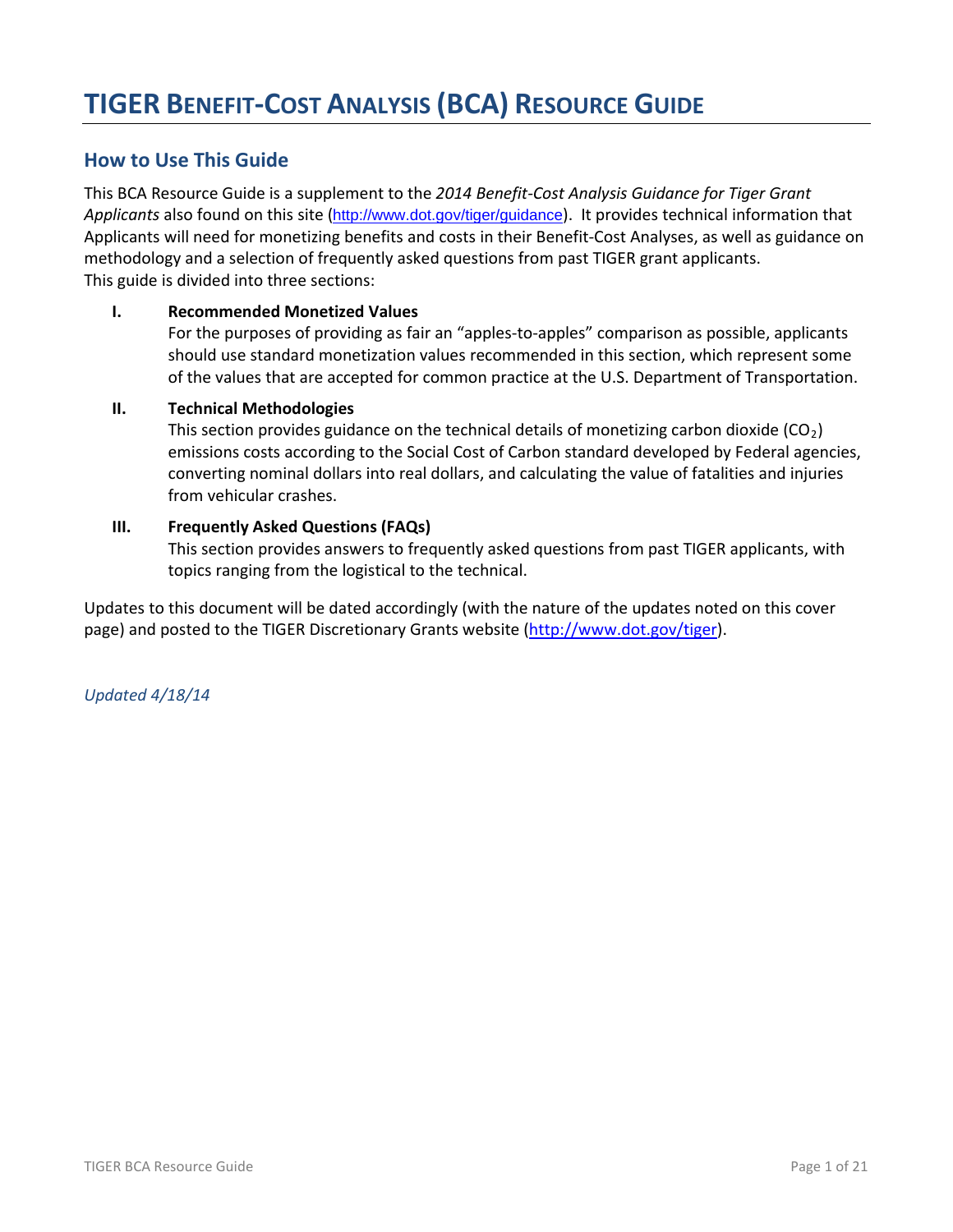# *I. Recommended Monetized Values*

Each project generates unique impacts in its respective community, and the TIGER Evaluation process respects these differences, particularly within the context of benefit-cost analysis. While the impacts may differ from place to place, the Department does recognize certain monetized values (and monetizing methodologies) as standard, such that various projects from across the country may be evaluated on a more equivalent "apples-to-apples" basis of comparison. The following table summarizes key values for various types of benefits and costs that the Department recommends that applicants use in their benefit-cost analyses. However, benefits and costs for any reliable analysis are not limited only to this table. The applicant should provide documentation of sources and detailed calculations for monetized values of additional categories of benefits and costs. Similarly, applicants using different values for the benefit/cost categories presented below below should provide sources, calculations, and rationale for divergence from recommended values.

#### *Table 1. Recommended Monetized Values*

| <b>Cost/Benefit Category</b>              | <b>Recommended Monetized Value(s)</b> | <b>Reference and Notes</b>                                                                                                             |
|-------------------------------------------|---------------------------------------|----------------------------------------------------------------------------------------------------------------------------------------|
| <b>Value of Statistical Life</b><br>(VSL) | \$9,200,000 per fatality (\$2013)     | Guidance on Treatment of the Economic<br>Value of a Statistical Life in U.S.<br><b>Department of Transportation Analyses</b><br>(2014) |
|                                           |                                       | http://www.dot.gov/office-<br>policy/transportation-policy/guidance-<br>treatment-economic-value-statistical-life                      |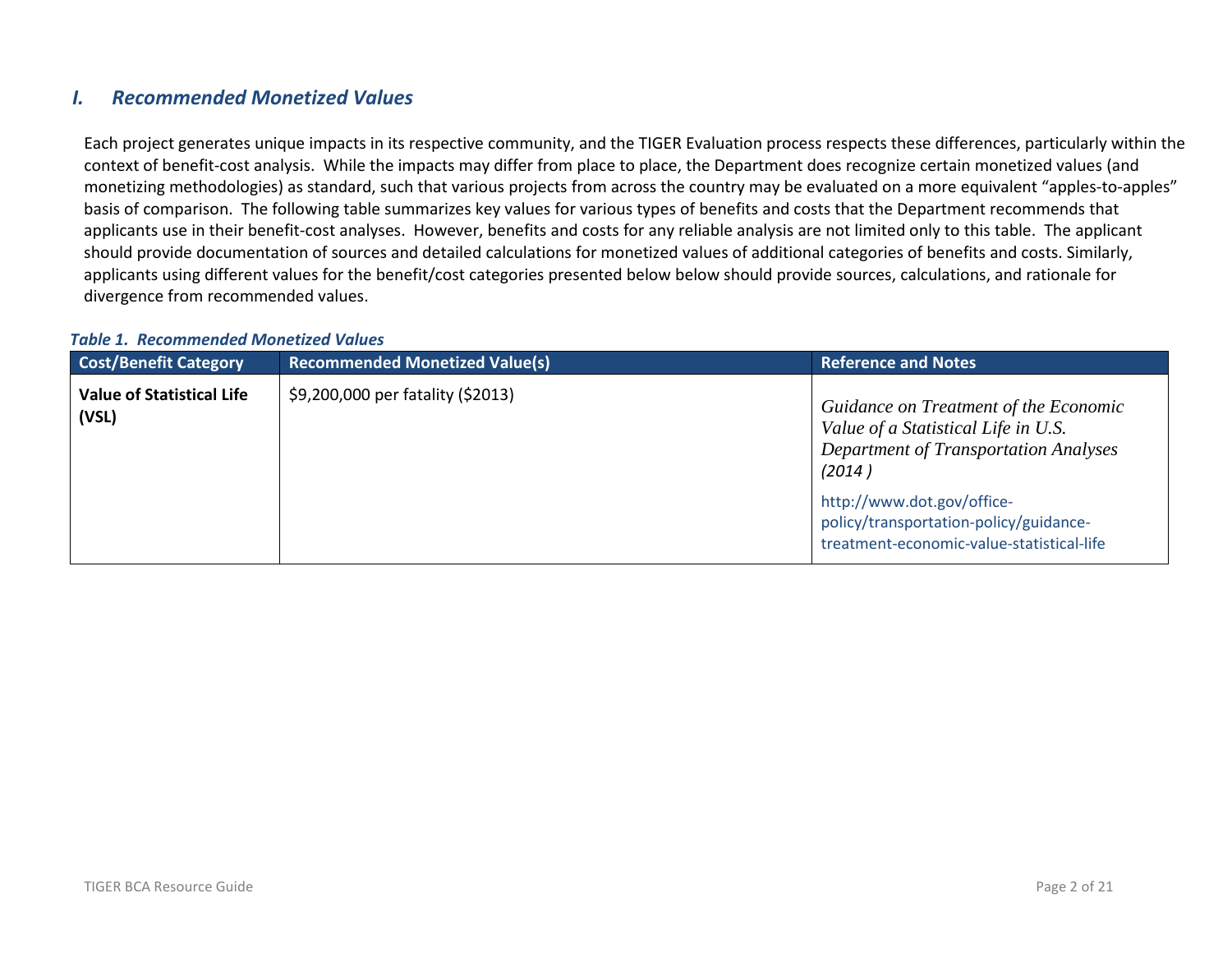| <b>Cost/Benefit Category</b> | <b>Recommended Monetized Value(s)</b> |                 |                        |                            | <b>Reference and Notes</b>                                                                                                                                                                                                                                                                                                                                                        |
|------------------------------|---------------------------------------|-----------------|------------------------|----------------------------|-----------------------------------------------------------------------------------------------------------------------------------------------------------------------------------------------------------------------------------------------------------------------------------------------------------------------------------------------------------------------------------|
| <b>Value of Injuries</b>     |                                       |                 |                        |                            | Guidance on Treatment of the Economic                                                                                                                                                                                                                                                                                                                                             |
|                              | <b>AIS Level</b>                      | <b>Severity</b> | <b>Fraction of VSL</b> | <b>Unit value (\$2013)</b> | Value of a Statistical Life in U.S.<br><b>Department of Transportation Analyses</b><br>(2014)                                                                                                                                                                                                                                                                                     |
|                              | AIS <sub>1</sub>                      | Minor           | 0.003                  | \$<br>27,600               |                                                                                                                                                                                                                                                                                                                                                                                   |
|                              | AIS <sub>2</sub>                      | Moderate        | 0.047                  | \$<br>432,400              | http://www.dot.gov/office-                                                                                                                                                                                                                                                                                                                                                        |
|                              | AIS <sub>3</sub>                      | <b>Serious</b>  | 0.105                  | \$<br>966,000              | policy/transportation-policy/guidance-<br>treatment-economic-value-statistical-life                                                                                                                                                                                                                                                                                               |
|                              | AIS <sub>4</sub>                      | Severe          | 0.266                  | \$2,447,200                |                                                                                                                                                                                                                                                                                                                                                                                   |
|                              | AIS <sub>5</sub>                      | Critical        | 0.593                  | \$5,455,600                | <b>NOTE:</b>                                                                                                                                                                                                                                                                                                                                                                      |
|                              | AIS <sub>6</sub>                      | Unsurvivable    | 1.000                  | \$9,200,000                | Accident data (particularly those provided                                                                                                                                                                                                                                                                                                                                        |
|                              |                                       |                 |                        |                            | through law enforcement records) are typically<br>reported as a single number (e.g. "X number of<br>crashes in Year Y") and/or on the KABCO scale<br>of crash severity. Applicants should convert<br>these values to the AIS scale before applying<br>the recommended monetized values. See Part<br><b>Il Section 3 ("Converting Available Accident"</b><br>Data into AIS Data"). |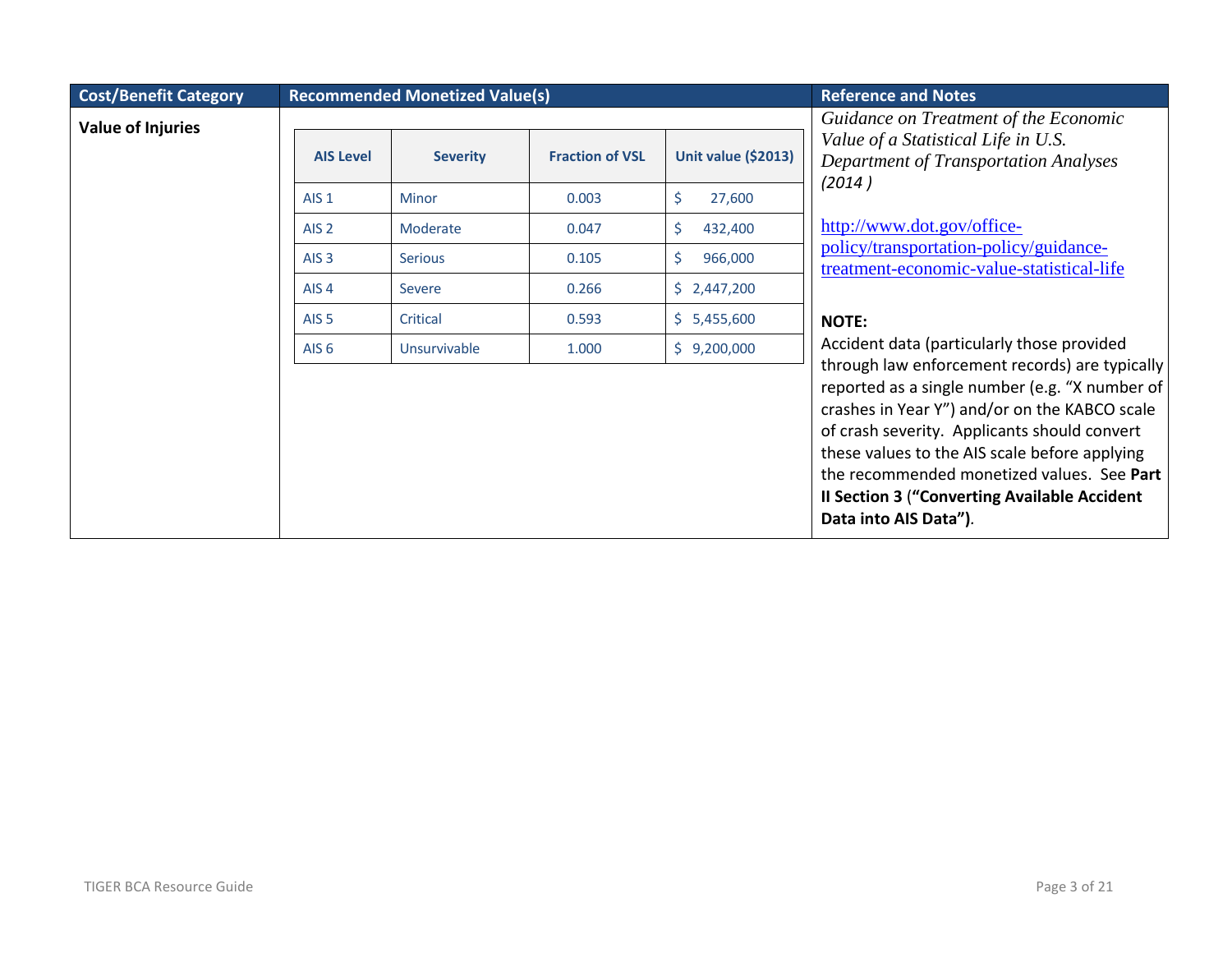| <b>Cost/Benefit Category</b>                 | <b>Recommended Monetized Value(s)</b> | <b>Reference and Notes</b>                                                                                                                                                                                                                                                                                                                                                                                                                                                                                                                                                                                                                                                                                                                                                                                        |
|----------------------------------------------|---------------------------------------|-------------------------------------------------------------------------------------------------------------------------------------------------------------------------------------------------------------------------------------------------------------------------------------------------------------------------------------------------------------------------------------------------------------------------------------------------------------------------------------------------------------------------------------------------------------------------------------------------------------------------------------------------------------------------------------------------------------------------------------------------------------------------------------------------------------------|
| <b>Property Damage Only</b><br>(PDO) Crashes | \$3,927 per vehicle (\$2013)          | The Economic and Societal Impact of Motor<br>Vehicle Crashes, 2010 (forthcoming April<br>2014)                                                                                                                                                                                                                                                                                                                                                                                                                                                                                                                                                                                                                                                                                                                    |
|                                              |                                       | <b>NOTE:</b><br>Basis is PDO value of \$3,682 (\$2010) per<br>vehicle involved in a PDO crash is an updated<br>value currently used by NHTSA and based on<br>the methodology and original 2000 dollar<br>value referenced in The Economic and Societal<br>Impact of Motor Vehicle Crashes, 2010, Page 12,<br>Table 2, Summary of Unit Costs, 2000". Also,<br>while the cost of PDO crashes is presented<br>here in 2010 dollars, applicants should<br>convert this value (along with other<br>monetized values presented in this section) to<br>dollars applicable to whatever base year you<br>are using, using the methodology discussed<br>below in Part II, Section 2 ("Converting<br><b>Nominal Dollars into Real (Constant)</b><br>Dollars"). The Resource Guide converted this<br>value into 2013 dollars. |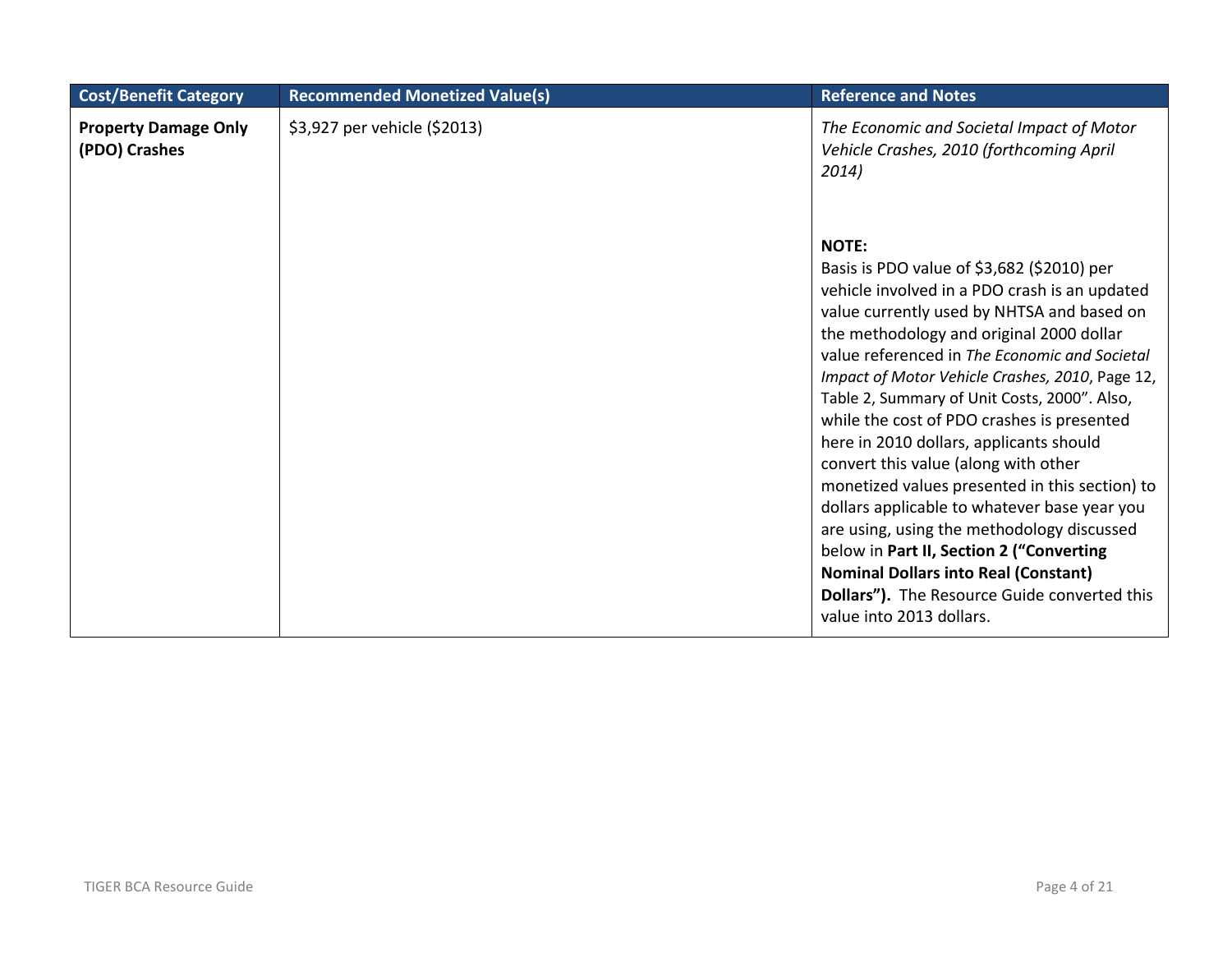| <b>Cost/Benefit Category</b> | <b>Recommended Monetized Value(s)</b>                                                                                                             |                                                                                                                                                                                                                                                                                                                                                                                                                                                                                                                                                                                   | <b>Reference and Notes</b>                      |                                                                                               |
|------------------------------|---------------------------------------------------------------------------------------------------------------------------------------------------|-----------------------------------------------------------------------------------------------------------------------------------------------------------------------------------------------------------------------------------------------------------------------------------------------------------------------------------------------------------------------------------------------------------------------------------------------------------------------------------------------------------------------------------------------------------------------------------|-------------------------------------------------|-----------------------------------------------------------------------------------------------|
| <b>Value of Travel Time</b>  |                                                                                                                                                   | <b>Recommended Hourly Values of Travel Time Savings</b><br>(2013 U.S. \$ per person-hour)                                                                                                                                                                                                                                                                                                                                                                                                                                                                                         |                                                 | Revised Departmental Guidance on Valuation<br>of Travel Time in Economic Analysis (Revision 2 |
|                              | <b>Category</b>                                                                                                                                   | <b>Surface Modes*</b><br>(except High-Speed Rail)                                                                                                                                                                                                                                                                                                                                                                                                                                                                                                                                 | <b>Air and</b><br><b>High-Speed Rail Travel</b> | - corrected)<br>http://www.dot.gov/office-<br>policy/transportation-policy/guidance-value-    |
|                              | <b>Local Travel</b><br>Personal<br><b>Business</b><br>All Purposes **                                                                             | \$12.42<br>\$25.23<br>\$12.98                                                                                                                                                                                                                                                                                                                                                                                                                                                                                                                                                     |                                                 | time                                                                                          |
|                              | <b>Intercity Travel</b><br>Personal<br><b>Business</b><br>All Purposes **                                                                         | \$17.39<br>\$24.44<br>\$18.90                                                                                                                                                                                                                                                                                                                                                                                                                                                                                                                                                     | \$33.05<br>\$60.74<br>\$44.24                   |                                                                                               |
|                              | <b>Truck Drivers</b><br><b>Bus Drivers</b><br><b>Transit Rail Operators</b><br><b>Locomotive Engineers</b><br><b>Airline Pilots and Engineers</b> | \$25.75<br>\$26.69<br>\$45.77<br>\$38.14<br>\$83.32<br>* Surface figures apply to all combinations of in-vehicle and other transit<br>time. Walk access, waiting, and transfer time in personal travel should be<br>valued at \$24.85 per hour for personal travel when actions affect only                                                                                                                                                                                                                                                                                       |                                                 |                                                                                               |
|                              | those elements of travel time.                                                                                                                    | ** These are weighted averages, using distributions of travel by trip<br>purpose on various modes. Distribution for local travel by surface modes:<br>95.4% personal, 4.6% business. Distribution for intercity travel by<br>conventional surface modes: 78.6% personal, 21.4% business. Distribution<br>for intercity travel by air or high-speed rail: 59.6% personal, 40.4%<br>business. Surface figures derived using annual person-miles of travel<br>(PMT) data from the 2001 National Household Travel Survey.<br>http://nhts.ornl.gov/. Air figures use person-trip data. |                                                 |                                                                                               |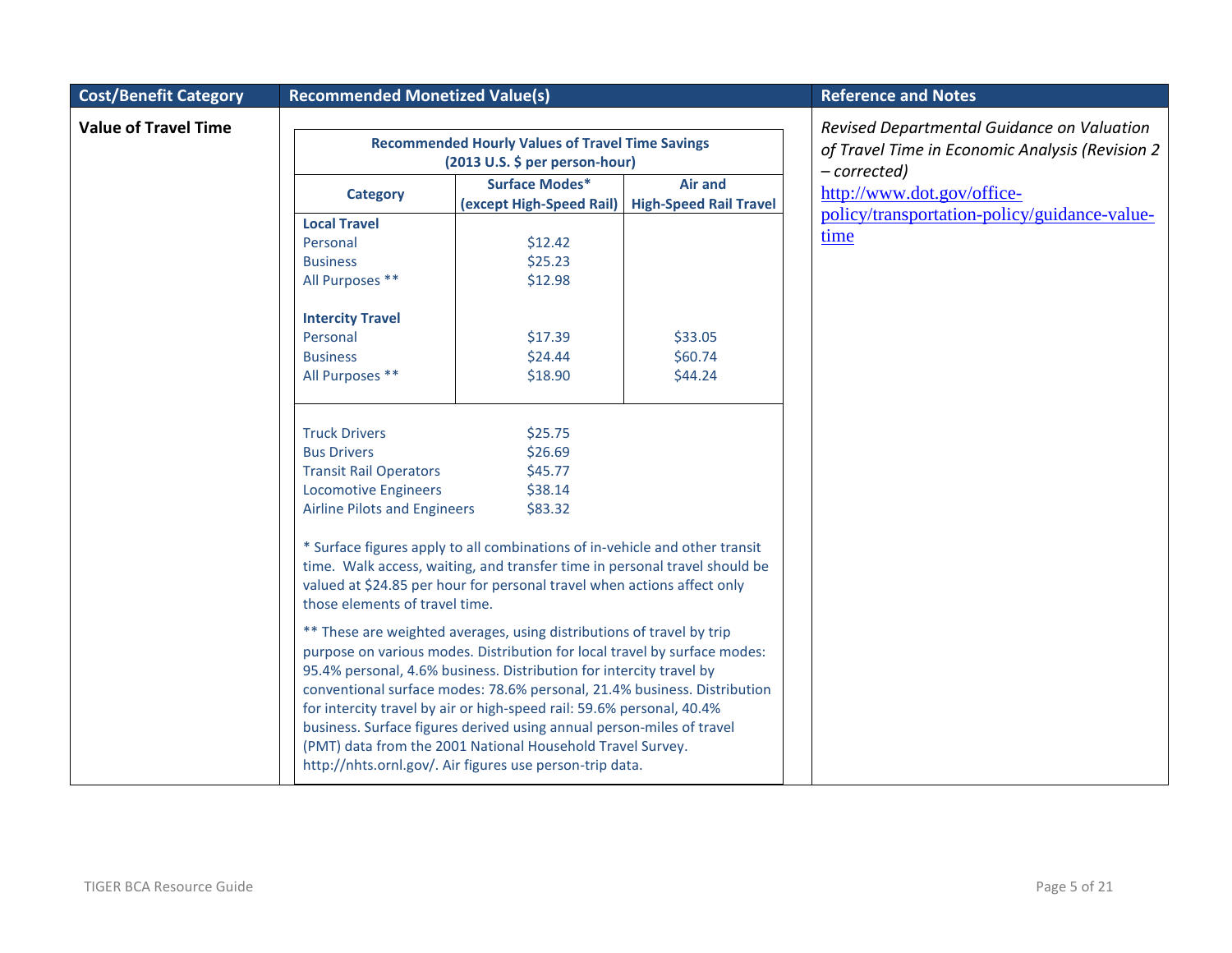#### **Cost/Benefit Category Recommended Monetized Value(s) Reference and Notes Reference and Notes**

#### **Value of Emissions**

| <b>Emission Type</b>                     | $\frac{1}{2}$ / short ton<br>( \$2013) | $$/$ metric ton<br>(52013) |
|------------------------------------------|----------------------------------------|----------------------------|
| Carbon dioxide (CO <sub>2</sub> )        | $(varies)*$                            | (varies)*                  |
| <b>Volatile Organic Compounds (VOCs)</b> | \$1,813                                | \$1,999                    |
| Nitrogen oxides (NOx)                    | \$7,147                                | \$7,877                    |
| Particulate matter (PM)                  | \$326,935                              | \$360,383                  |
| Sulfur dioxide (SOx)                     | \$42,240                               | \$46,561                   |

\* See **"Social Cost of Carbon (3%)"** values below.

*Corporate Average Fuel Economy for MY2017- MY2025 Passenger Cars and Light Trucks*  (August 2012), page 922, Table VIII-16, "Economic Values Used for Benefits Computations (2010 dollars)" [http://www.nhtsa.gov/staticfiles/rulemaking/p](http://www.nhtsa.gov/staticfiles/rulemaking/pdf/cafe/FRIA_2017-2025.pdf) [df/cafe/FRIA\\_2017-2025.pdf](http://www.nhtsa.gov/staticfiles/rulemaking/pdf/cafe/FRIA_2017-2025.pdf)

The Resource Guide converts these values into 2013 dollars.

#### **NOTE:**

Emissions units are frequently reported as "tons" throughout documents such as the CAFE rulemaking referenced above. There is a distinction between short tons, long tons, and metric tons, however. Carbon dioxide emissions (as reported in the SCC guidance and elsewhere) are typically reported in metric tons, whereas emissions for VOCs, NOx, PMs, and SOx are measured in short tons. The English "long ton" is not used in these tabulations. A short ton is 2000 lbs., while a metric ton is approximately 2,205 lbs., and a long ton is 2,240 lbs.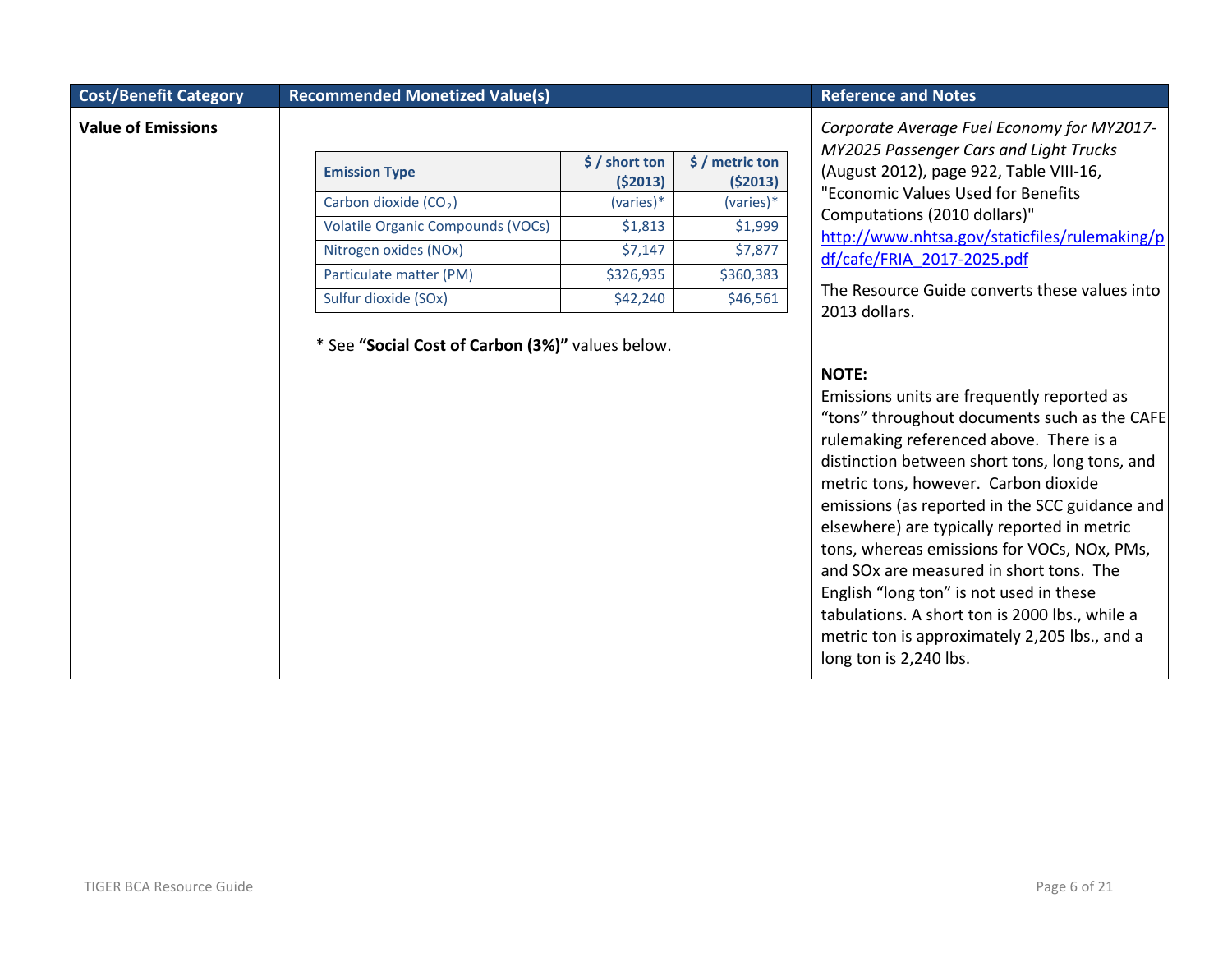#### **Cost/Benefit Category Recommended Monetized Value(s) Reference and Notes Reference and Notes**

**Social Cost of Carbon (3%)**

| Year | <b>3% SCC</b><br>(2013\$) |
|------|---------------------------|
| 2010 | 36                        |
| 2011 | 37                        |
| 2012 | 38                        |
| 2013 | 39                        |
| 2014 | 40                        |
| 2015 | 42                        |
| 2016 | 43                        |
| 2017 | 44                        |
| 2018 | 45                        |
| 2019 | 46                        |
| 2020 | 47                        |
| 2021 | 48                        |
| 2022 | 49                        |
| 2023 | 50                        |
| 2024 | 51                        |
| 2025 | 53                        |
| 2026 | 53                        |
| 2027 | 54                        |
| 2028 | 55                        |
| 2029 | 56                        |
| 2030 | 57                        |

| Year | <b>3% SCC</b><br>(20135) |
|------|--------------------------|
| 2031 | 58                       |
| 2032 | 59                       |
| 2033 | 60                       |
| 2034 | 61                       |
| 2035 | 62                       |
| 2036 | 63                       |
| 2037 | 65                       |
| 2038 | 66                       |
| 2039 | 67                       |
| 2040 | 68                       |
| 2041 | 69                       |
| 2042 | 70                       |
| 2043 | 70                       |
| 2044 | 71                       |
| 2045 | 72                       |
| 2046 | 73                       |
| 2047 | 74                       |
| 2048 | 76                       |
| 2049 | 77                       |
| 2050 | 78                       |

*Technical Support Document: Technical Update of the Social Cost of Carbon for Regulatory Impact Analysis Under Executive Order 12866*  (May 2013; revised November 2013), page 18, Table A1 "Annual SCC Values: 2010-2050 (2007\$/metric ton CO2)" [http://www.whitehouse.gov/sites/defaul](http://www.whitehouse.gov/sites/default/files/omb/assets/inforeg/technical-update-social-cost-of-carbon-for-regulator-impact-analysis.pdf) [t/files/omb/assets/inforeg/technical-update](http://www.whitehouse.gov/sites/default/files/omb/assets/inforeg/technical-update-social-cost-of-carbon-for-regulator-impact-analysis.pdf)[social-cost-of-carbon-for-regulator-impact-](http://www.whitehouse.gov/sites/default/files/omb/assets/inforeg/technical-update-social-cost-of-carbon-for-regulator-impact-analysis.pdf)

[analysis.pdf](http://www.whitehouse.gov/sites/default/files/omb/assets/inforeg/technical-update-social-cost-of-carbon-for-regulator-impact-analysis.pdf)

#### **NOTE:**

- The social cost of carbon as reported by the Technical Update represents the present value (discounted to the year shown) of marginal future climate damage, in five-year intervals through 2050, valued in 2007 dollars per metric ton of carbon dioxide, and discounted to the year shown at varying annual rates. The Resource Guide interpolates between the "3%" values shown in the Technical Update to create an annual series, converts it into 2013 dollars using the GDP deflator, and rounds to the nearest dollar.

- See **Part II, Section 1 ("Clarification on the Social Cost of Carbon (SCC) Guidance and the Annual SCC Values")**, for methodology of how to use 3% SCC values in TIGER BCA.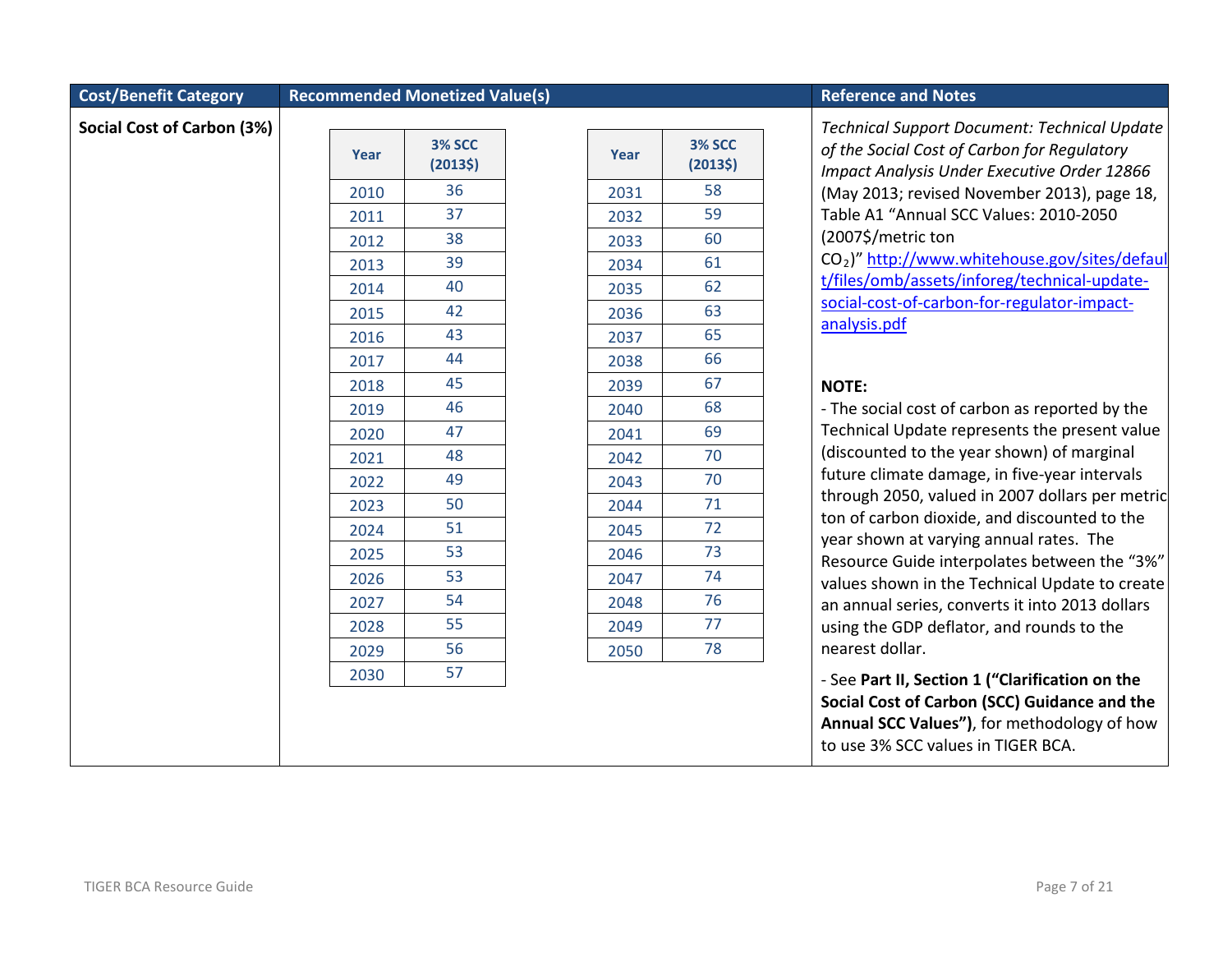# *II. Technical Methodologies*

## **1. Clarification on the** *Social Cost of Carbon* **(SCC) Guidance and the Annual SCC Values**

As noted in the recommended emissions values from Section I, there is no longer a fixed unit cost to carbon dioxide (CO<sub>2</sub>) emissions. The Federal interagency Social Cost of Carbon (SCC) guidance states that the value of carbon dioxide emissions changes over time and should be discounted at the lower discount rates of 2.5%, 3%, or 5%.

However, the lack of 7% SCC values does not mean that applicants should ignore 7% discounting for the BCA. The document and its findings imply that carbon emissions are valued differently from other benefits and costs from the perspective of discount rate. Applicants should continue to calculate discounted present values for all benefits and costs (that *exclude* carbon dioxide emissions) at 7% and 3%, as recommended by [OMB Circular A-94](http://www.whitehouse.gov/sites/default/files/omb/assets/a94/a094.pdf)<sup>[1](#page-7-0)</sup>. To these non-carbon NPV benefits, the Applicant should then add the corresponding net value of carbon dioxide emissions, as calculated from the 3% SCC value. The methodology for calculating this net value of carbon dioxide emissions is described below:

- i. Determine your base year and the life cycle years for the project. Look up the corresponding 3% average value for each corresponding year in which the carbon dioxide emissions occur. The TIGER Program recommends the use of the 3% average values as provided in the document *[Technical Update of the](http://www.whitehouse.gov/sites/default/files/omb/assets/inforeg/technical-update-social-cost-of-carbon-for-regulator-impact-analysis.pdf)  [Social Cost of Carbon for Regulatory Impact](http://www.whitehouse.gov/sites/default/files/omb/assets/inforeg/technical-update-social-cost-of-carbon-for-regulator-impact-analysis.pdf) Analysis Under Executive Order 12866* (May 2013; updated November [2](#page-7-1)013)<sup>2</sup>on page 39 in Table A-1 "Annual SCC Values 2010-2050 (in 2007 dollars)".
	- a. **Example:** Our project has base year 2014, with project life through 2020. We want to know how to value a carbon dioxide emissions reduction of 100 metric tons in 2020.
	- b. **[NOTE]** The SCC values are given in 2007 dollars. We convert these to 2013 base year dollars by multiplying by the corresponding CPI ratio.
- ii. Multiply the quantity of tons reduced in 2020 by the 3% SCC value in that same year.
	- a. **Example:** 100 tons x \$52.00= \$5,200.00 benefits in 2020.
- iii. Discount forward the 2020 carbon dioxide benefits *only* to the base year (2014) present value at the same SCC discount rate (3%). Recall that

$$
PV = \frac{FV}{(1+i)^t}
$$

Where *PV*= Present discounted value of a future payment from year *t FV* = Future Value of payment in year *t i* = Discount rate applied *t* = Years in the future for payment (where base year of analysis is *t* = 0)

<span id="page-7-0"></span> <sup>1</sup> White House Office of Management and Budget, Circular A-94 *Guidelines and Discount Rates for Benefit-Cost Analysis of Federal Programs* (October 29, 1992) [\(http://www.whitehouse.gov/sites/default/files/omb/assets/a94/a094.pdf\)](http://www.whitehouse.gov/sites/default/files/omb/assets/a94/a094.pdf).

<span id="page-7-1"></span><sup>2</sup> Interagency Working Group on Social Cost of Carbon, United States Government, *Technical Support Document: Technical Update of the Social Cost of Carbon for Regulatory Impact Analysis Under Executive Order 12866*  (May 2013; revised November 2013)

[http://www.whitehouse.gov/sites/default/files/omb/assets/inforeg/technical-update-social-cost-of-carbon](http://www.whitehouse.gov/sites/default/files/omb/assets/inforeg/technical-update-social-cost-of-carbon-for-regulator-impact-analysis.pdf)[for-regulator-impact-analysis.pdf](http://www.whitehouse.gov/sites/default/files/omb/assets/inforeg/technical-update-social-cost-of-carbon-for-regulator-impact-analysis.pdf)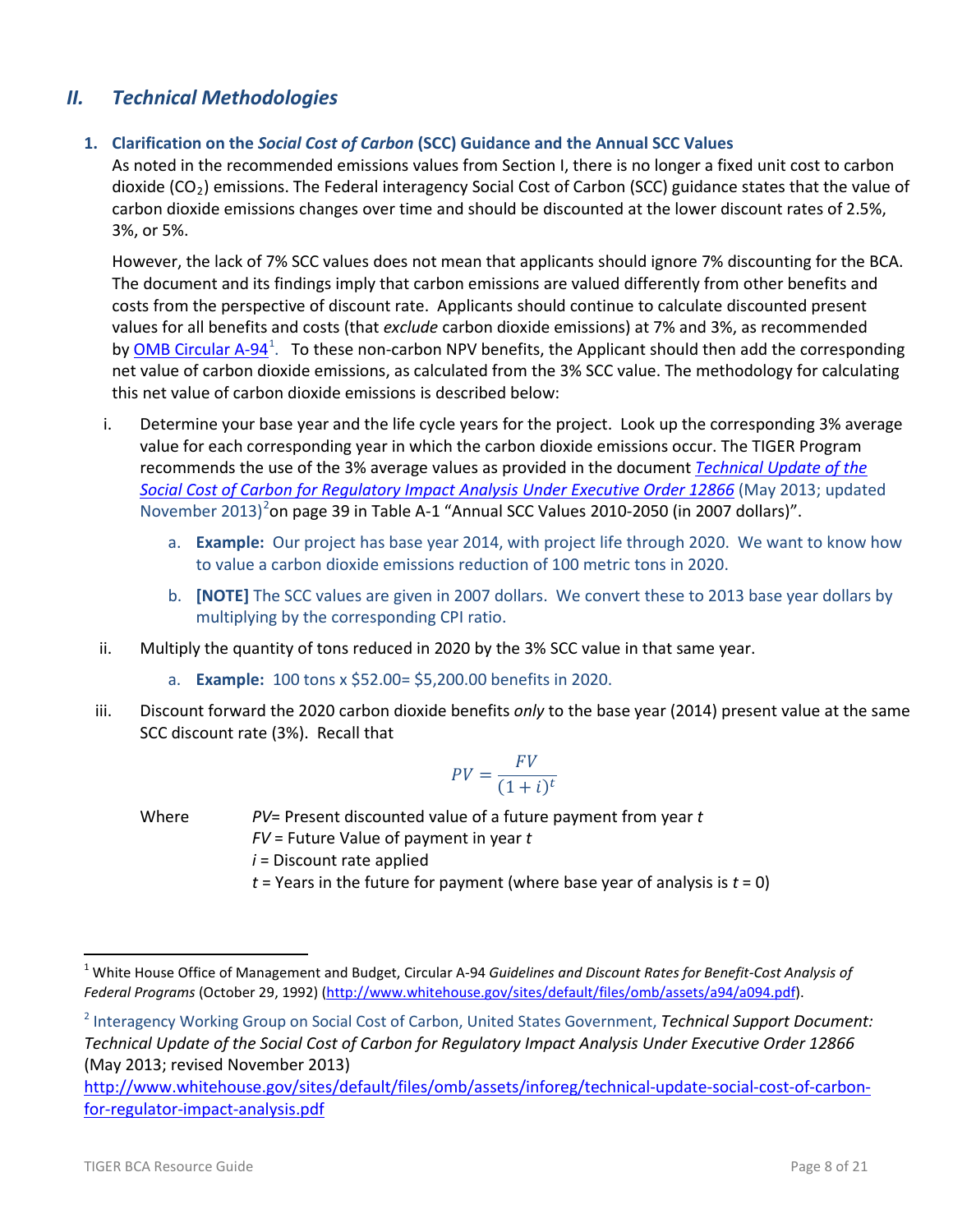- a. **Example:** NPV in 2014 (for year 2020 benefits) =  $$5,200.00 / [(1.03)^6] = $4,354.92$
- iv. Add the sum of these yearly NPV SCC values to the calculated net present value of all other benefits (which will exclude carbon emissions).
	- a. **Example:** Add \$4,354.92 to the non-Carbon net benefits (discounted at 7% and 3%) for year 2020 to get the total NPV benefits for year 2020.

The spreadsheet on the following page demonstrates what the methodology would look like for a sample multi-year analysis.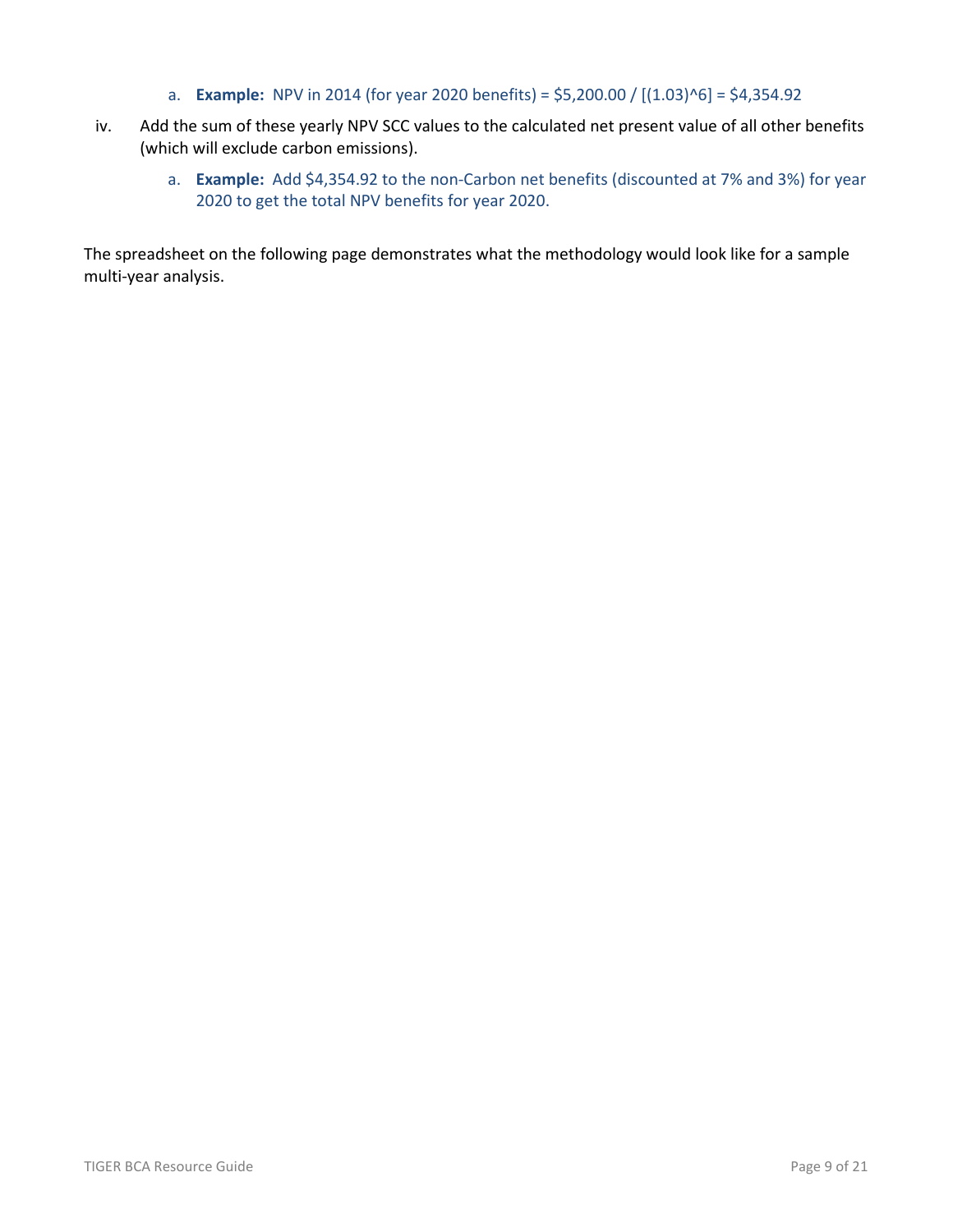| (A)         | (B)              | (C)                                               | (D)                                     | (E)                                                                    | (F)                                                  | (G)                                                  | (H)                                            | (1)                      | $(\mathsf{U})$                                               | (K)                                                               | (L)                                        | (M)                                        |
|-------------|------------------|---------------------------------------------------|-----------------------------------------|------------------------------------------------------------------------|------------------------------------------------------|------------------------------------------------------|------------------------------------------------|--------------------------|--------------------------------------------------------------|-------------------------------------------------------------------|--------------------------------------------|--------------------------------------------|
| Year        | Calendar<br>Year | Non-CO <sub>2</sub><br><b>Benefits</b><br>(20135) | Non-CO <sub>2</sub><br>Costs<br>(20135) | Net non-CO2<br><b>Benefts</b><br>$[{\mathsf C}{\mathsf +}{\mathsf D}]$ | 7% NPV Non-<br><b>CO2 Benefits</b><br>$[E/(1.07^A)]$ | 3% NPV Non-<br><b>CO2 Benefits</b><br>$[E/(1.03^A)]$ | CO <sub>2</sub><br>Reduced<br>(Metric<br>Tons) | <b>3% SCC</b><br>(20135) | <b>Undiscounted</b><br>CO2 Costs @<br>3% Avg SCC<br>$[H^*1]$ | <b>NPV CO2</b><br>Costs $@3%$<br>Avg SCC<br>$[J/(1.03 \text{A})]$ | 7% NPV Total<br><b>Benefits</b><br>$[F+K]$ | 3% NPV Total<br><b>Benefits</b><br>$[G+K]$ |
| $\mathbf 0$ | 2014             | \$0                                               | ( \$5,000,000)                          | ( \$5,000,000)                                                         | ( \$5,000,000)                                       | ( \$5,000,000)                                       | $-25$                                          | \$44.00                  | ( \$1,100.00)                                                | ( \$1,100.00)                                                     | (55,001,100)                               | (55,001,100)                               |
|             | 2015             | \$0                                               | ( \$1,500,000)                          | ( \$1,500,000)                                                         | ( \$1,401,869)                                       | (51, 456, 311)                                       | $-25$                                          | \$45.00                  | (51, 125.00)                                                 | (51,092.23)                                                       | (51,402,961)                               | ( \$1,457,403)                             |
| 2           | 2016             | \$0                                               | ( \$1,500,000)                          | (\$1,500,000)                                                          | (51,310,158)                                         | (51, 413, 894)                                       | $-25$                                          | \$46.00                  | (\$1,150.00)                                                 | ( \$1,083.99)                                                     | (51,311,242)                               | (51, 414, 978)                             |
| 3           | 2017             | \$5,000,000                                       | (\$150,000)                             | \$4,850,000                                                            | \$3,959,045                                          | \$4,438,437                                          | 100                                            | \$47.00                  | \$4,700.00                                                   | \$4,301.17                                                        | \$3,963,346                                | \$4,442,738                                |
| 4           | 2018             | \$5,000,000                                       | (\$150,000)                             | \$4,850,000                                                            | \$3,700,042                                          | \$4,309,162                                          | 100                                            | \$49.00                  | \$4,900.00                                                   | \$4,353.59                                                        | \$3,704,396                                | \$4,313,516                                |
| 5           | 2019             | \$5,000,000                                       | (\$150,000)                             | \$4,850,000                                                            | \$3,457,983                                          | \$4,183,653                                          | 100                                            | \$51.00                  | \$5,100.00                                                   | \$4,399.30                                                        | \$3,462,382                                | \$4,188,052                                |
| 6           | 2020             | \$5,000,000                                       | (\$150,000)                             | \$4,850,000                                                            | \$3,231,760                                          | \$4,061,799                                          | 100                                            | \$52.00                  | \$5,200.00                                                   | \$4,354.92                                                        | \$3,236,115                                | \$4,066,154                                |
|             | 2021             | \$5,000,000                                       | (\$150,000)                             | \$4,850,000                                                            | \$3,020,336                                          | \$3,943,494                                          | 100                                            | \$52.00                  | \$5,200.00                                                   | \$4,228.08                                                        | \$3,024,564                                | \$3,947,722                                |
| 8           | 2022             | \$5,000,000                                       | (\$150,000)                             | \$4,850,000                                                            | \$2,822,744                                          | \$3,828,635                                          | 100                                            | \$54.00                  | \$5,400.00                                                   | \$4,262.81                                                        | \$2,827,007                                | \$3,832,898                                |
|             |                  |                                                   |                                         | <b>TOTALS</b>                                                          | \$12,479,882                                         | \$16,894,975                                         |                                                |                          | \$27,125.00                                                  | \$22,623.64                                                       | \$12,502,507                               | \$16,917,599                               |

*Table 2. Sample Calculation for Applying Social Cost of Carbon to TIGER Benefit-Cost Analysis*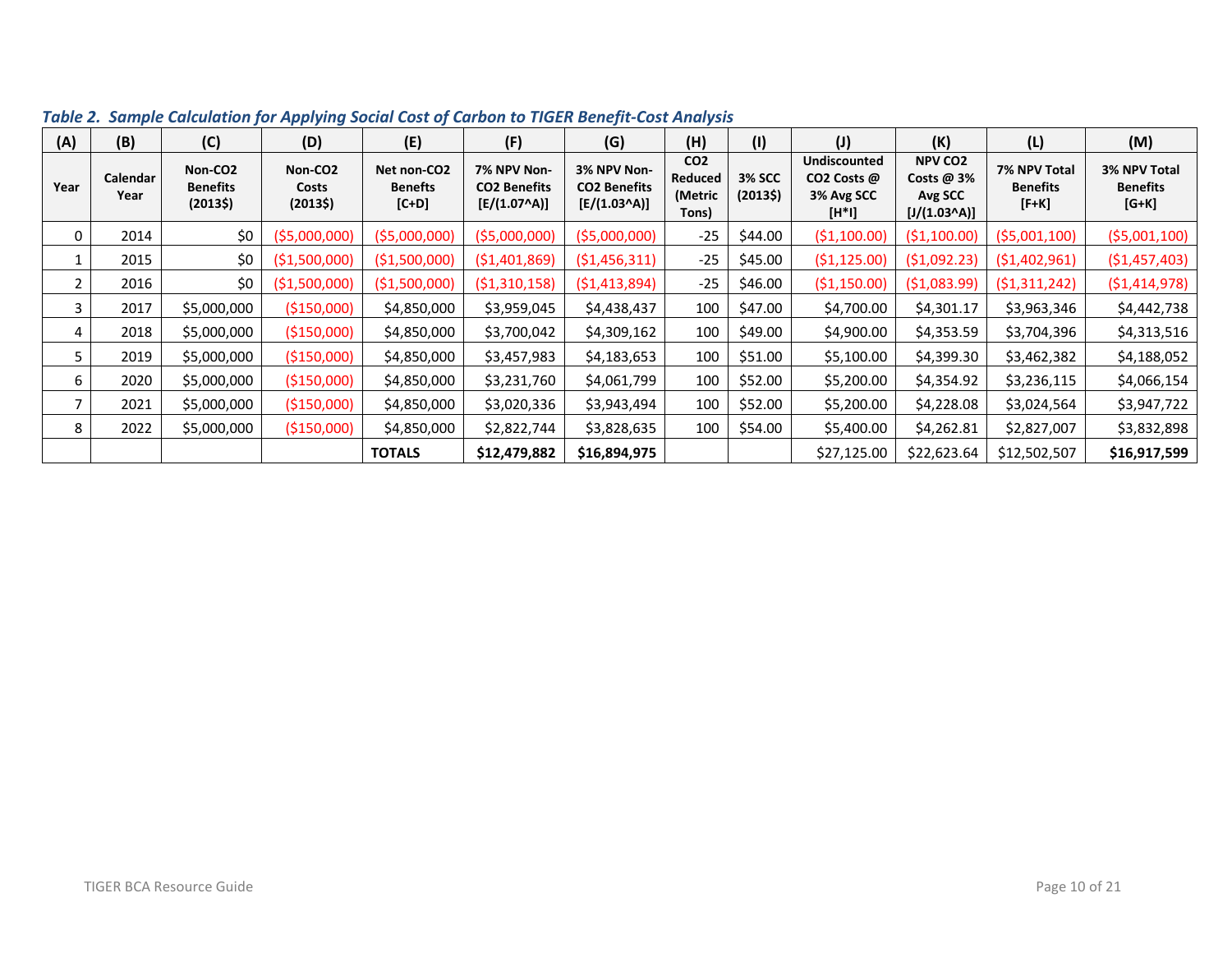## **2. Converting Nominal Dollars into Real (Constant) Dollars**

In providing the recommended monetized values from Section I, this Guide provides numbers from their original source documents whenever possible. This means that the various values provided (and any other additional figures found in the general BCA literature) are monetized in several different years' dollars. However, establishing an "apples-to-apples" comparison of monetized benefits and costs requires a comparison of dollar values for a single base year. Conversion from nominal dollars into real (constant) dollars is a necessary task for Applicants. Two methods for conversion are discussed below.

*GDP Price Deflators.* In order to convert nominal dollars from one year to another, one can simply multiply by the ratio of annual GDP price deflators, as [reported by the US Department of Commerce's](http://www.bea.gov/national/nipaweb/TableView.asp?SelectedTable=13&Freq=Qtr&FirstYear=2009&LastYear=2011)  [Bureau of Economic Analysis.](http://www.bea.gov/national/nipaweb/TableView.asp?SelectedTable=13&Freq=Qtr&FirstYear=2009&LastYear=2011)<sup>[3](#page-10-0)</sup>

In order to convert Year Y dollars into Year Z dollars, conduct the following calculation:

### *(Year Z \$) = (Year Y \$) x [(Year Z GDP Price Deflator)/(Year Y GDP Price Deflator)]*

**i. Example:** What is the 2013 real value of \$1,000,000 earned in 2000 using annual GDP price deflators (2010=100)?

*(2013 Real Value of \$1,000,000) = (\$1,000,000) x (105.315/80.911) = \$1,301,615.34*

*Consumer Price Index (CPI)***.** Another similar method of converting dollars is to multiply by the ratio of annual average Consumer Price Indices (CPIs), as [reported by the US Department of Labor's Bureau of](ftp://ftp.bls.gov/pub/special.requests/cpi/cpiai.txt)  [Labor Statistics,](ftp://ftp.bls.gov/pub/special.requests/cpi/cpiai.txt)<sup>[4](#page-10-1)</sup> as in the following calculation:

## *(Year Z \$) = (Year Y \$) x [(Year Z CPI)/(Year Y CPI)]*

**ii. Example:** What is the 2013 real value of \$1,000,000 earned in 2000 using annual average urban CPIs?

*(2013 Real Value of \$1,000,000) = (\$1,000,000) x (232.594/172.2) = \$1,350,720*

It is worth noting that the CPI in the above example (and its corresponding hyperlink) is for urban areas only, and that BLS does provide CPI numbers for specific expenditure categories (see<http://www.bls.gov/cpi/> for more comprehensive CPI data).

The differences between using the GDP price deflator and CPI are sufficiently small that either methodology is acceptable for the TIGER BCA. For the purposes of transparency, it would be useful for Applicants to note which method they used, if applicable.

<span id="page-10-0"></span> <sup>3</sup> <https://research.stlouisfed.org/fred2/series/USAGDPDEFAISMEI>

<span id="page-10-1"></span> $4$  U.S. Department of Labor, Bureau of Labor Statistics, Consumer Price Index – All Urban Consumers (CPI-U), U.S. City Average, All Items [\(http://www.bls.gov/cpi/cpid1401.pdf\)](http://www.bls.gov/cpi/cpid1401.pdf).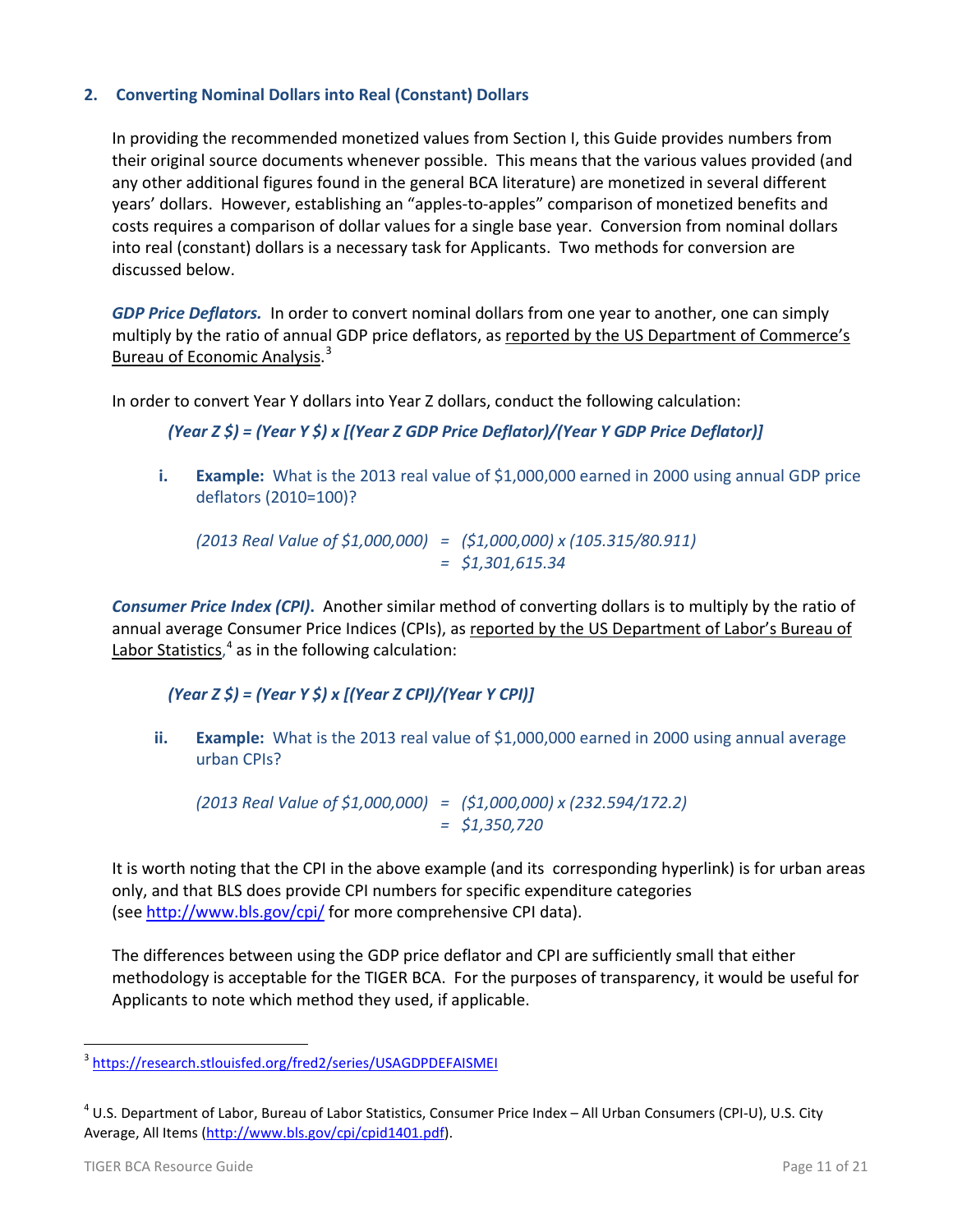## **3. Converting Available Accident Data into AIS Data**

As indicated by the information in Section I, this Guide recommends monetizing the value of injuries according to the maximum Abbreviated Injury Scale (AIS).<sup>[5](#page-11-0)</sup> However, the Department does recognize that accident data that are available to Applicants may not be reported as AIS numbers. Law enforcement data may use the KABCO Scale, which is a measure of the observed severity of the victim's functional injury at the crash scene. In some cases, the Applicant may only have a single reported number of accidents on a particular project site, but have no injury and/or injury severity data for any of those accidents. With accidents reported in KABCO-scale or with unknown injury/severity information, it is necessary for the Applicant to convert the available data into AIS.

| <b>Reported Accidents</b><br>(KABCO or # Accidents Reported) |                            |  | <b>Reported Accidents</b><br>(AIS) |              |  |
|--------------------------------------------------------------|----------------------------|--|------------------------------------|--------------|--|
| Ο                                                            | No injury                  |  | 0                                  | No injury    |  |
| C                                                            | Possible Injury            |  | $\mathbf{1}$                       | Minor        |  |
| B                                                            | Non-incapacitating         |  | $\overline{2}$                     | Moderate     |  |
| A                                                            | Incapacitating             |  | 3                                  | Serious      |  |
| K                                                            | Killed                     |  | $\overline{a}$                     | Severe       |  |
| U                                                            | Injured (Severity Unknown) |  | 5                                  | Critical     |  |
| # Accidents<br>Reported                                      | Unknown if Injured         |  | 6                                  | Unsurvivable |  |

|  |  | Table 3. Comparison of Injury Severity Scales (KABCO vs AIS vs Unknown) |
|--|--|-------------------------------------------------------------------------|
|  |  |                                                                         |

The National Highway Traffic Safety Administration (NHTSA) provides a conversion matrix (Table 4) that allows KABCO-reported and generic accident data to be re-interpreted as AIS data. The premise of the matrix works in this way: it is understood that an injury observed and reported at the crash site may actually end up being more/less severe than the KABCO scale indicates. Similarly, any accident can – statistically speaking – generate a number of different injuries for the parties involved. Each column of the conversion matrix represents a probability distribution of the different AIS-level injuries that are statistically associated with a corresponding KABCO-scale injury or a generic accident.

<span id="page-11-0"></span><sup>&</sup>lt;sup>5</sup> The maximum Abbreviated Injury Scale is also sometimes represented by the acronym "MAIS." For the purposes of this Guide, any reference to "MAIS" is equivalent to "AIS".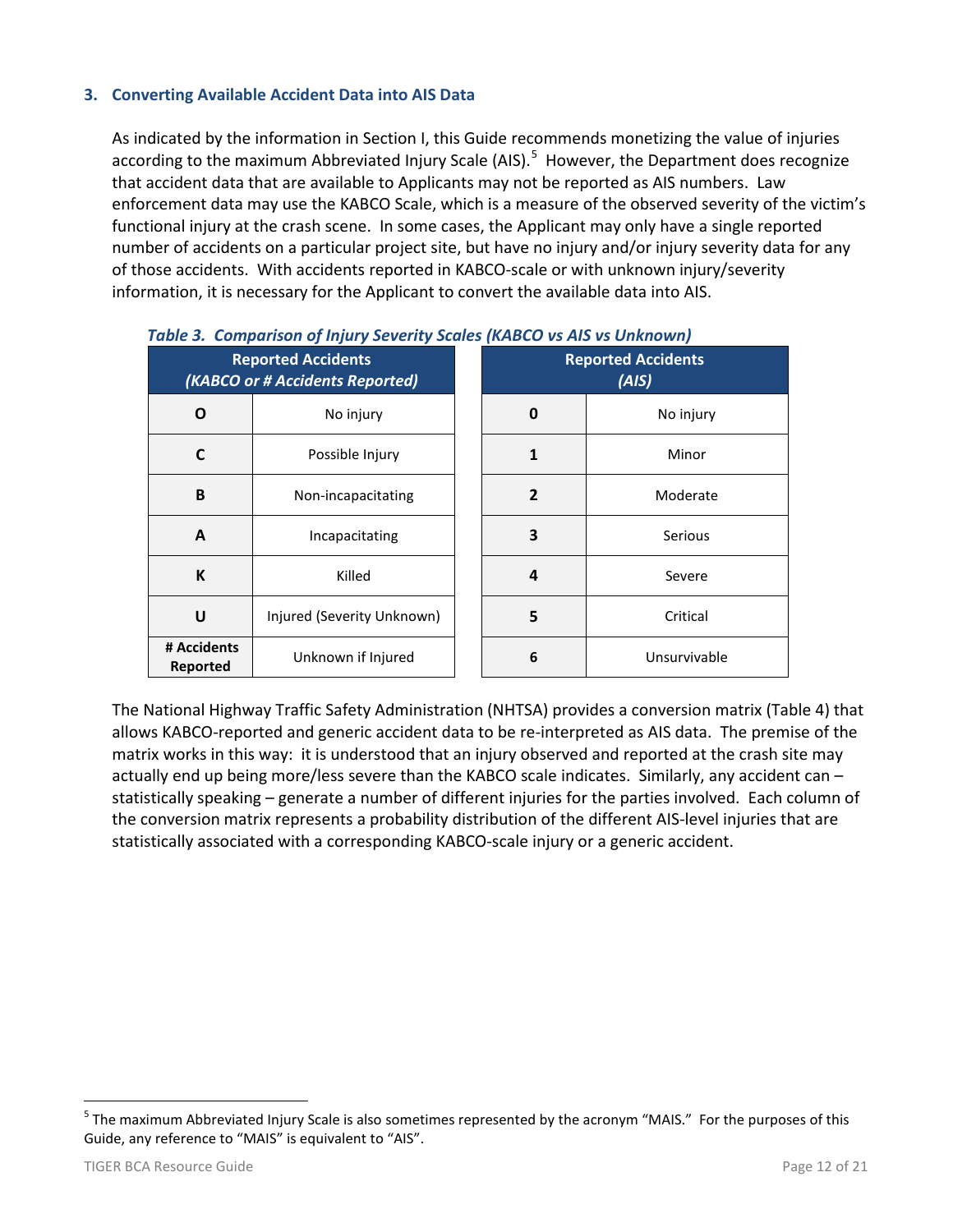|           | (1)<br>(2)<br>(3) |           |                                                                    | (4)                      | (5)            | (6)     | (7)                                | (8)                             |
|-----------|-------------------|-----------|--------------------------------------------------------------------|--------------------------|----------------|---------|------------------------------------|---------------------------------|
|           |                   | $\Omega$  | C                                                                  | B                        | A              | К       | U                                  | # Non-fatal<br><b>Accidents</b> |
| AIS       |                   | No injury | Possible Injury                                                    | $Non-$<br>incapacitating | Incapacitating | Killed  | <b>Injured</b><br>Severity Unknown | Unknown if<br><b>Injured</b>    |
|           | 0                 | 0.92534   | 0.23437                                                            | 0.08347                  | 0.03437        | 0.00000 | 0.21538                            | 0.43676                         |
|           |                   | 0.07257   | 0.68946                                                            | 0.76843                  | 0.55449        | 0.00000 | 0.62728                            | 0.41739                         |
|           |                   | 0.00198   | 0.06391                                                            | 0.10898                  | 0.20908        | 0.00000 | 0.10400                            | 0.08872                         |
|           | 3                 | 0.00008   | 0.01071                                                            | 0.03191                  | 0.14437        | 0.00000 | 0.03858                            | 0.04817                         |
|           | 4                 | 0.00000   | 0.00142                                                            | 0.00620                  | 0.03986        | 0.00000 | 0.00442                            | 0.00617                         |
|           | 5                 | 0.00003   | 0.00013                                                            | 0.00101                  | 0.01783        | 0.00000 | 0.01034                            | 0.00279                         |
|           | Fatality          | 0.00000   | 0.00000                                                            | 0.00000                  | 0.00000        | 1.00000 | 0.00000                            | 0.00000                         |
| Sum(Prob) |                   | 1.00      | 1.00                                                               | 1.00                     | 1.00           | 1.00    | 1.00                               | 1.00                            |
|           |                   |           | Source: National Highway Traffic Safety Administration, July 2011. |                          |                |         |                                    |                                 |

## *Table 4. KABCO/Unknown – AIS Data Conversion Matrix*

For example, if an injury is recorded as "O" on the KABCO scale at the crash site, there is about a 92.5% probability that it is indeed a "No injury" (AIS 0). But there is a 7.26% chance that it is a Minor injury (AIS 1), a 0.198% chance that it may turn out to be a Moderate injury (AIS 2), a small 0.008 chance that it is a Serious injury (AIS 3), and an even smaller 0.003% chance that it is actually a Critical injury (AIS 5). Recalling the Value of Injuries from Table 1, this would mean that one "O" reported injury is valued at about \$3,100 (\$2013) and interpreted as a willingness-to-pay to avoid the accident. This value results from multiplying the "O" accident's associated AIS-level probabilities by the recommended unit Value of Injuries, and then summing the products.

| AIS <sub>0</sub> | 0.92534  | Ş  |             |              |
|------------------|----------|----|-------------|--------------|
| AIS <sub>1</sub> | 0.07257  | \$ | 27,600      | 2,002.93     |
| AIS <sub>2</sub> | 0.00198  | \$ | 432,400     | \$<br>856.15 |
| AIS <sub>3</sub> | 0.00008  | \$ | 966,000     | \$<br>77.28  |
| AIS <sub>4</sub> | 0.00000  |    | \$2,447,200 | \$           |
| AIS <sub>5</sub> | 0.00003  |    | \$5,455,600 | \$<br>163.67 |
| AIS <sub>6</sub> | 0.00000  |    | \$9,200,000 | \$           |
|                  | 3,100.03 |    |             |              |

#### *Table 5. KABCO– AIS Data Conversion for KABCO "O" Accident*

Tables 6 and 7 provide sample calculations for the monetization (\$2013) of fatalities and injuries from accidents. By converting KABCO data into AIS and then monetizing according to the recommended values, the Applicant represented in Table 6 may be providing a baseline value of fatalities and injuries caused by 27 accidents reported in the most recent calendar year.<sup>[6](#page-12-0)</sup> The same Applicant may have calculated the values in Table 7 to estimate their benefits of their project, which they anticipate may reduce accident rates (by at least one fatal accident and 5 non-fatal accidents per year).

<span id="page-12-0"></span> $6$  Accident data may not be presented on an annual basis when it is provided to Applicants (i.e. an available report requested in Fall 2011 may record total accidents from 2005-2010). For the purposes of the BCA, is important to annualize data when possible.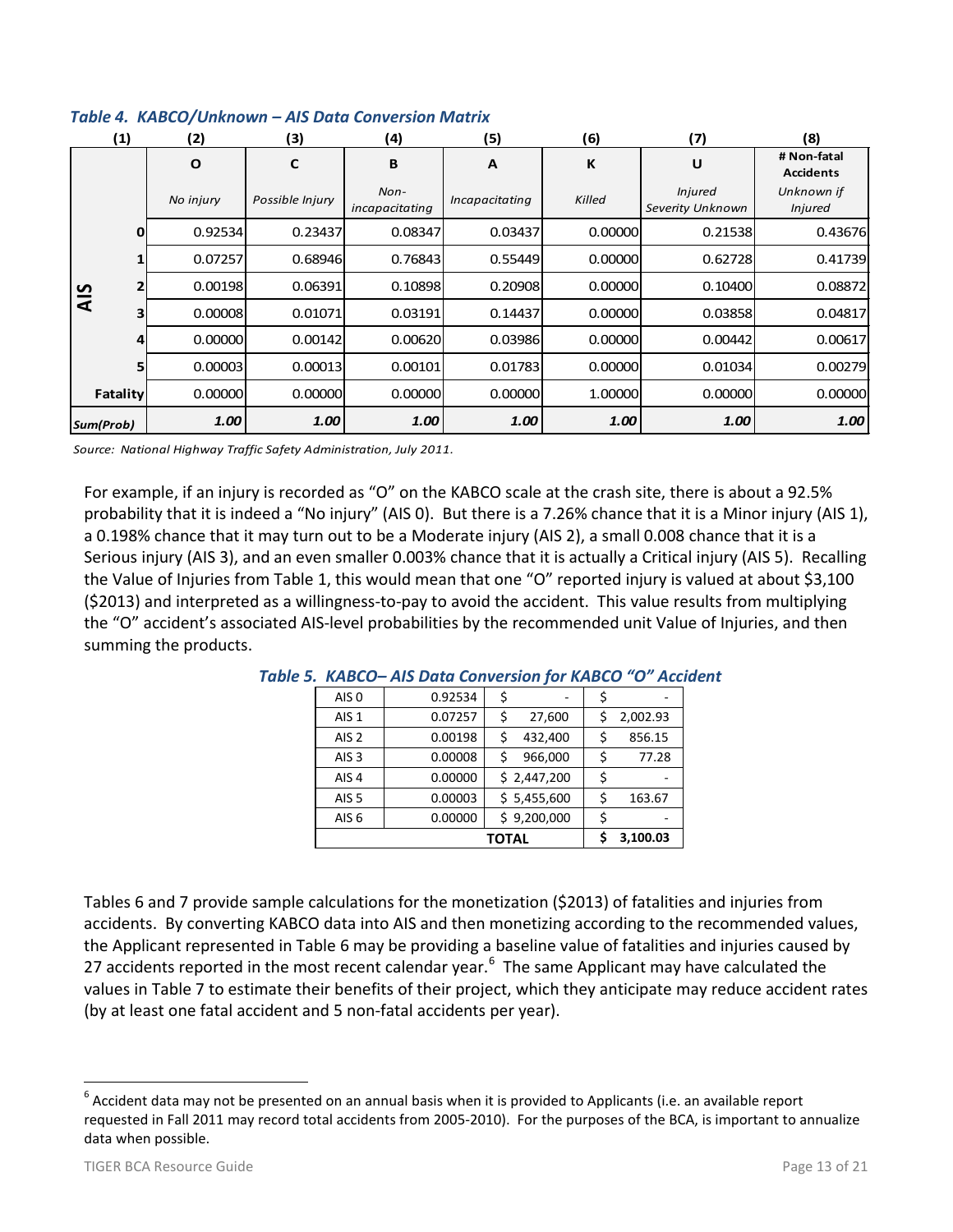| (1)              |          |                | (2)                        |                 | (3)                        |                          | (4)               |                            |                          | (5)         |  |                            | (6)              |  |                            | (7)          |                            |
|------------------|----------|----------------|----------------------------|-----------------|----------------------------|--------------------------|-------------------|----------------------------|--------------------------|-------------|--|----------------------------|------------------|--|----------------------------|--------------|----------------------------|
|                  |          | O              |                            |                 |                            |                          | B                 |                            |                          | А           |  | ĸ                          |                  |  | U                          |              |                            |
|                  |          | No injury      |                            | Possible Injury |                            | Non-incapacitating       |                   | Incapacitating             |                          | Killed      |  |                            | <b>Injured</b>   |  |                            |              |                            |
|                  |          |                |                            |                 |                            |                          |                   |                            |                          |             |  |                            | Severity Unknown |  |                            |              |                            |
| <b>Accident</b>  |          | 15             | \$ Value                   |                 | \$ Value                   |                          |                   | \$ Value                   |                          |             |  | \$ Value                   |                  |  | \$ Value                   |              | \$ Value                   |
| <b>Counts</b>    |          |                | $[Pr(AIS_x)*Value(AIS_x)]$ |                 | $[Pr(ALS_x)*Value(ALS_x)]$ |                          |                   | $[Pr(ALS_x)*Value(ALS_x)]$ |                          |             |  | $[Pr(AIS_x)*Value(AIS_x)]$ |                  |  | $[Pr(ALS_x)*Value(ALS_x)]$ |              | $[Pr(ALS_x)*Value(ALS_x)]$ |
|                  | $\Omega$ | 13.88010       | $\overline{\phantom{a}}$   | 1.17185         |                            |                          | 0.41735           |                            | $\overline{\phantom{a}}$ | 0.10311     |  |                            | 0.00000          |  | $\overline{\phantom{a}}$   | 0.43076      |                            |
|                  |          | 1.08855        | 30,043.98                  | 3.44730         |                            | 95,145.48                | $3.84215$ \$      |                            | 106,043.34               | 1.66347     |  | 45,911.77                  | 0.00000          |  | $\overline{\phantom{a}}$   | 1.25456      | 34,625.86                  |
| <b>AIS</b>       |          | $0.02970$ S    | 12,842.28                  | 0.31955         |                            | 138,173.42               | $0.54490$ \$      |                            | 235,614.76               | $0.62724$ S |  | 271,218.58                 | 0.00000          |  | ۰                          | 0.20800      | 89,939.20                  |
|                  |          | 0.00120        | 1,159.20                   | 0.05355         |                            | 51,729.30                | $0.15955$   \$    |                            | 154,125.30               | 0.43311     |  | 418,384.26                 | 0.00000          |  | ۰                          | 0.07716      | 74,536.56                  |
|                  | 4        | $0.00000$   \$ | $\overline{\phantom{a}}$   | 0.00710         |                            | 17,375.12                | $0.03100$ S       |                            | 75,863.20                | 0.11958     |  | 292,563.64                 | 0.00000          |  | $\overline{\phantom{a}}$   | 0.00884      | 21,633.24                  |
|                  |          | $0.00045$ S    | 2,455.02                   | $0.00065$ \$    |                            | 3,546.14                 | $0.00505$ \$      |                            | 27,550.78                | 0.05349     |  | 291,820.04                 | 0.00000          |  | $\overline{\phantom{a}}$   | 0.02068      | 112,821.81                 |
|                  | Fatality | $0.00000$   \$ | $\overline{\phantom{a}}$   | $0.00000$   \$  |                            | $\overline{\phantom{a}}$ | 0.00000           |                            | $\overline{\phantom{a}}$ | 0.00000     |  |                            | 2.00000          |  | 18,400,000.00              | $0.00000$ \$ |                            |
| <b>SUBTOTALS</b> |          | 15.00          | 46,500.48                  | 5.00            |                            | 305,969.46               | 5.00 <sub>5</sub> |                            | 599,197.38               | 3.00        |  | 1,319,898.29               | 2.00             |  | 18,400,000.00              | 2.00         | 333,556.67                 |

*Table 6. Sample Calculation for Monetizing Value (\$2013) of 27 Reported KABCO-scaled Accidents (O=15, C-=5, B=5, A=3, K=2, U=2)*

**TOTAL VALUE OF FATALITIES & INJURIES \$ 21,005,122.28** 

## *Table 7. Sample Calculation for Monetizing (\$2013) Accident Reduction (1 Fatal Accident, 5 Non-fatal Accidents)*

|     | <b>Accident Counts</b>               | 1       | \$ Value<br>Fatalities * VSL | 5            | \$ Value<br>$[Pr(ALS_x)*Value(ALS_x)]$ |            |  |
|-----|--------------------------------------|---------|------------------------------|--------------|----------------------------------------|------------|--|
|     | 0                                    | 0.00000 | \$                           | 2.18380      | \$                                     |            |  |
|     | 1                                    | 0.00000 | \$                           | 2.08695      | \$                                     | 57,599.82  |  |
| AIS | 2                                    | 0.00000 | \$                           | 0.44360      | \$                                     | 191,812.64 |  |
|     | 3                                    | 0.00000 | \$                           | 0.24085      | \$                                     | 232,661.10 |  |
|     | 4                                    | 0.00000 | \$                           | 0.03085      | \$                                     | 75,496.12  |  |
|     | 5                                    | 0.00000 | \$                           | 0.01395      | \$                                     | 76,105.62  |  |
|     | Fatality                             | 1.00000 | \$<br>9,200,000.00           | 0.00000      | \$                                     |            |  |
|     | <b>SUBTOTALS</b>                     | 1.00    | 9,200,000.00                 | 5.00         | Ŝ                                      | 633,675.30 |  |
|     |                                      |         |                              |              |                                        |            |  |
|     | TOTAL VALUE OF FATALITIES & INJURIES | \$      |                              | 9,833,675.30 |                                        |            |  |

| <b>ITOTAL VALUE OF FATALITIES &amp; INJURIES</b> | 9,833,675.30 |
|--------------------------------------------------|--------------|
|--------------------------------------------------|--------------|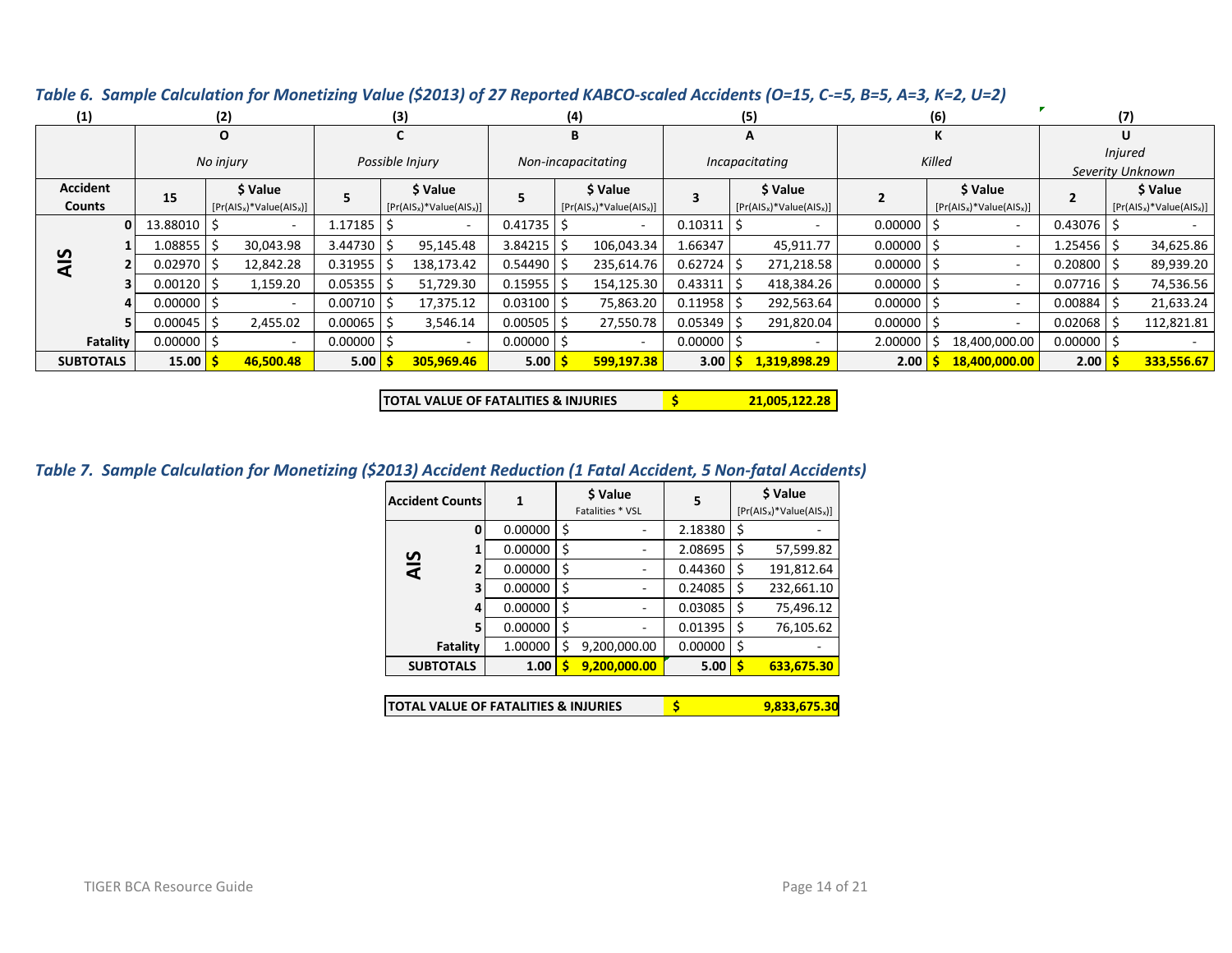# *III. Frequently Asked Questions (FAQs)*

## **1. Are all applicants required to submit a benefit-cost analysis with their TIGER application? We are proposing only a small project and have very limited resources to conduct a full benefit-cost analysis.**

A Benefit-Cost Analysis (BCA) is required of all applicants. The TIGER team is sensitive to the fact that different applicants have different resource constraints, and that complex forecasts and analyses are not always a cost-effective option. However, given the quality of BCAs received in previous rounds of TIGER from applicants of all sizes, we also believe that a transparent, reproducible, thoughtful and reasonable BCA is possible for all projects. The goal of a well-produced BCA is to provide a more objective assessment of a project, and why a project sponsor has prioritized that specific project over other alternatives and proposals. An Applicant's evaluative process of assessing benefits and costs can only help to support an already complete application.

### **2. Where can I find information on how to develop my TIGER application's benefit-cost analysis?**

The *2014 Benefit-Cost Analysis Guidance for Tiger Grant Applicants* provides general information and guidance on conducting a benefit-cost analysis for TIGER grant applications. Additionally, the Department has previously sponsored several informational sessions with regard to benefit-cost analysis:

- DOT held an eight-hour workshop to offer technical assistance in developing benefit-cost analyses in 2010. That session can be viewed here:<http://mediasite.yorkcast.com/webcast/Viewer/?peid=48d006182cf5438680a75b7c6dfc2c9e>
- An archive of the 2011 90-minute webinar on TIGER benefit-cost analysis can be found here: [http://fhwa.adobeconnect.com/p2evpxuzqrm/?launcher=false&fcsContent=true&pbMode=n](http://fhwa.adobeconnect.com/p2evpxuzqrm/?launcher=false&fcsContent=true&pbMode=normal) [ormal](http://fhwa.adobeconnect.com/p2evpxuzqrm/?launcher=false&fcsContent=true&pbMode=normal)
- The Department also partnered with Smart Growth America to provide assistance for rural communities as they develop benefit-cost analyses. An archive of the 2-hour webinar can be found here: [http://www.smartgrowthamerica.org/2011/09/02/tiger-and-rural-america-part-2-webinar](http://www.smartgrowthamerica.org/2011/09/02/tiger-and-rural-america-part-2-webinar-materials-now-online/)[materials-now-online/](http://www.smartgrowthamerica.org/2011/09/02/tiger-and-rural-america-part-2-webinar-materials-now-online/)

#### **3. Please explain Discounting in the Benefit-Cost Analysis section.**

The Notice requires discounting future benefits at a real discount rate of 7% following guidance from OMB in Circulars A-4 and A-94 [\(http://www.whitehouse.gov/omb/circulars/\)](http://www.whitehouse.gov/omb/circulars/). Applicants should also provide an alternative analysis with a real discount rate of 3%.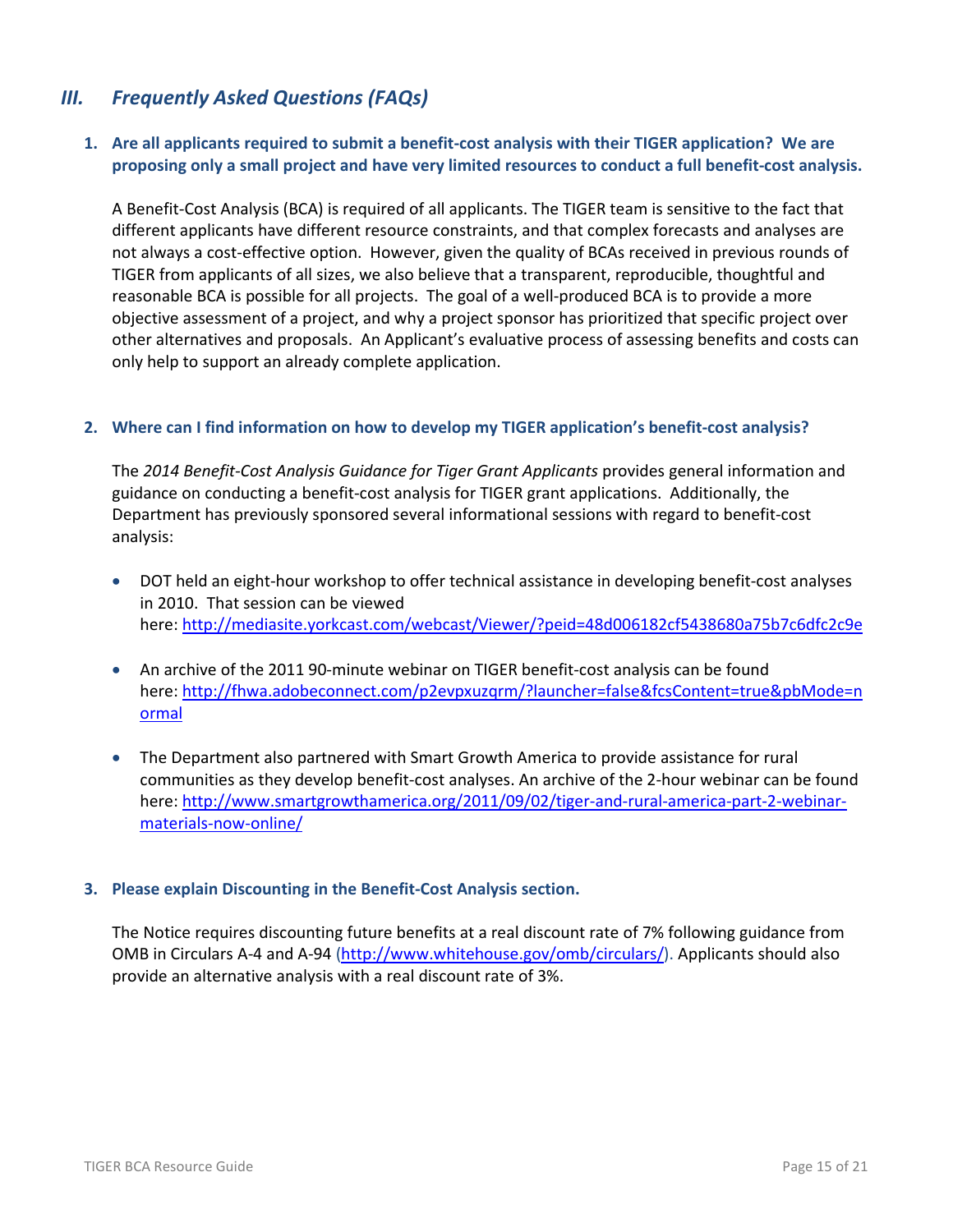The formula for present discounted value is:

$$
PV = \frac{FV}{(1+i)^t}
$$

Where *PV*= Present discounted value of a future payment from year *t FV* = Future Value of payment in year *t i* = Discount rate applied  $t =$  Years in the future for payment (where base year of analysis is  $t = 0$ )

An example of the present value formula in action (at the 7% and 3% discount rates) is Columns F and G of the *Sample Calculation for Applying Social Cost of Carbon to TIGER Benefit-Cost Analysis* spreadsheet provided under Section II.1 of this guide.

Infrequently, benefits or costs will be the same in constant dollars for all years. In these limited cases, an applicant can calculate the formula for the present value of an ordinary annuity instead of showing a year-by-year calculation (http://en.wikipedia.org/wiki/Annuity\_(finance\_theory)). For example, 10.594 is the discount factor for a constant benefit stream over 20 years at a discount rate of seven percent (14.877 at three percent). If the constant annual benefit is \$500,000, then the present value of the benefits is \$5.297 million (\$500,000 \* 10.594). For analyses based on 20 years, applicants may use these discount factors. For other time horizons, the applicant must show the calculation of the discount factor of the ordinary annuity formula.

## **4. Could you clarify how the benefit-cost analysis differs from an economic impact analysis?**

A benefit-cost analysis measures the dollar value of the benefits and costs to all the members of society. The benefits, for example, are the dollar value of what all the people in society would be willing to pay to have the project built. If people would be willing to pay more than the project actually costs, then the project has positive net benefits (benefits minus costs).

An economic impact analysis, on the other hand, measures "impacts," which are not the same thing as benefits. Impacts, for example, include the dollar value of all jobs created by a project. While jobs are a good thing, the benefit of a job is not measured by how much we pay the person who has a job, but by the increase in the productivity of that person compared with what the person would have been producing if the project were not funded. Economic impact analysis also generally measures local effects of a project, not overall effects on society as a whole. Some projects create positive effects on one community but negative effects on other communities. The "impacts" simply look at the positive effects, while the benefits consider negative effects as well as positive effects.

# **5. For TIGER transit project applicants, would it be appropriate to use the cost-effectiveness measure (as calculated under New Starts guidance) instead of calculating travel time savings using the TIGER recommended guidance?**

Please note that the value of time (VOT) as referenced in the context of TIGER Grants is an actual value of time – that is, a monetized value assigned to each hour of travel time saved by users of the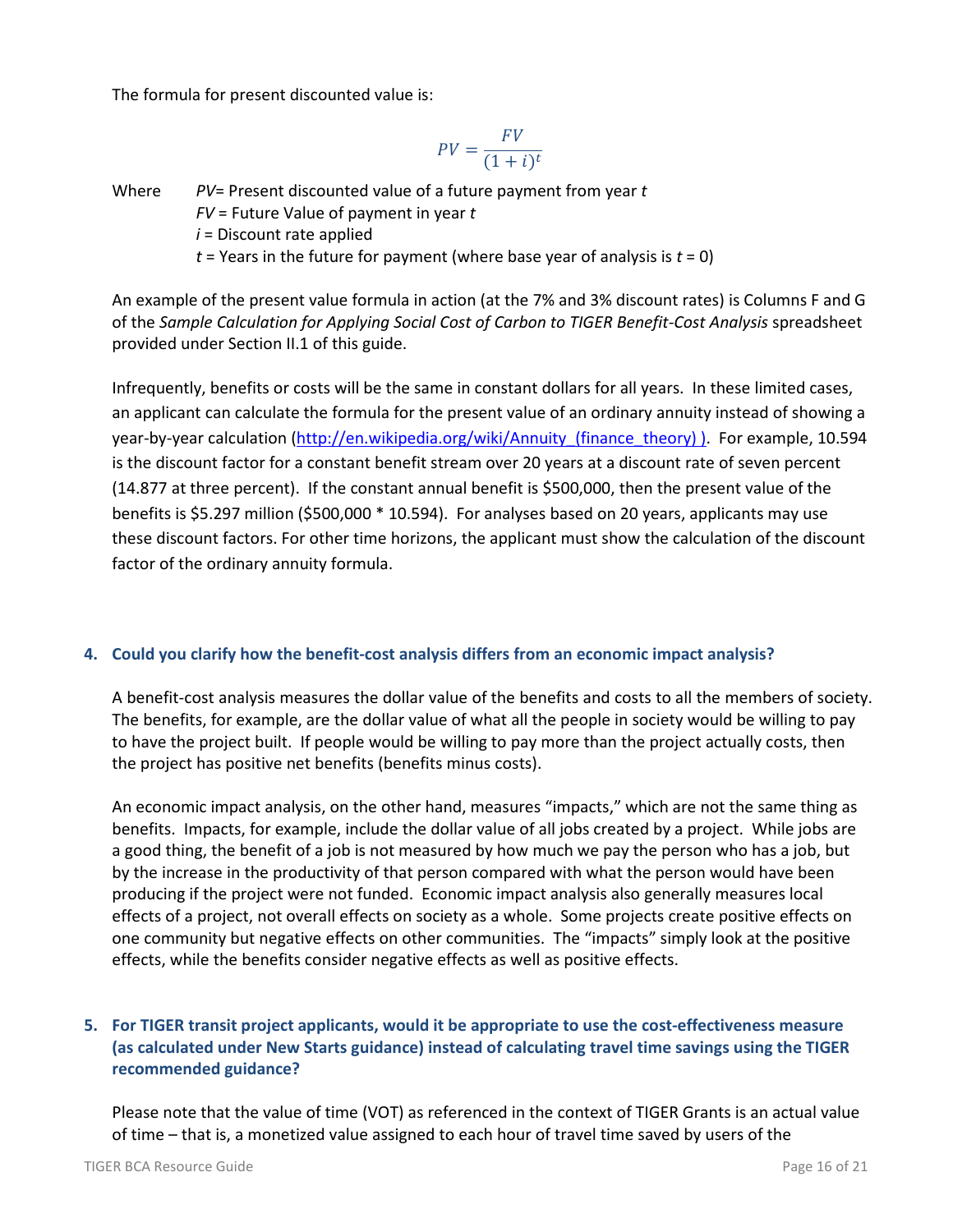transportation system. The calculation prescribed by the New Starts process that is commonly referenced as value of travel time savings is actually a Cost-Effectiveness value, a measure of what the value of travel time savings would have to be to equal the level of estimated capital and operating costs. This is essentially more of an adjusted program value – not the actual transportation consumer's dollar valuation of time saved or lost through use of the transportation system, and therefore we would not recommend the use of this number in the proposed project TIGER BCA.

If you have a cost-effectiveness measure, you should still calculate the VOT as recommended in Section I of this document ("Recommended Monetized Values"). You should take the estimated travel time savings (hours of personal and business travel saved, as referenced in Section I, Table 1, "Value of Travel Time") from the proposed transit project and multiply by the national hourly values of travel time for each type of travel. The dollar value of benefits other than travel time savings directly generated by the project (highway congestion reduction, economic development, environmental, other indirect benefits) should be calculated separately. Please be sure to include clear documentation of assumptions and calculations in your BCA for all calculated benefits and costs.

### **6. Must costs of externalities created during construction be included in the benefit-cost analysis?**

Yes, any external costs incurred during construction phases (especially if that construction phase is lengthy) should be included in the BCA. In general, the calculation of costs for a BCA should not merely be the estimated dollars paid to deliver the project – they should include costs over the entire life cycle of the project (operations and maintenance, scheduled rehabilitation, etc.) as well as external costs (noise, travel time delay, etc.). The *2014 Benefit-Cost Analysis Guidance for Tiger Grant Applicants* addresses these topics specifically under the "Other" section. Specifically, the section states that "applicants should include, to the extent possible, costs to users during construction, such as delays and increased vehicle operating costs associated with work zones or detours."

**7. Our proposed TIGER grant transit project would have multiple impacts in our community beyond travel-time savings – specifically on property values, low-income wages, and automobile operating costs. Do you have any specific sources of information regarding these benefits and how our agency may calculate them?**

The impacts of transit investment vary depending on geographic location and are largely dependent on the travel demand data generated for the proposed project. The TIGER Team assumes that the sponsoring agency and their technical team have developed the most appropriate model for estimating realistic travel demand changes resulting from the proposed project (and its alternatives) and will use the outcomes of that usership model to estimate the direct and indirect benefits and costs for the analysis. It is important to provide a clear explanation of the underlying assumptions, values, and calculations as part of the transparent documentation of the BCA.

Specifically addressing the topics above:

- **Property Values:** Change in property value is one of the benefits generally attributed to transit investment. The topic – along with other benefits and costs considered in transit investments – is discussed well within TCRP Report 78: *[Estimating the Benefits and Costs of Public Transit Projects: A](http://onlinepubs.trb.org/onlinepubs/tcrp/tcrp78/guidebook/tcrp78.pdf)*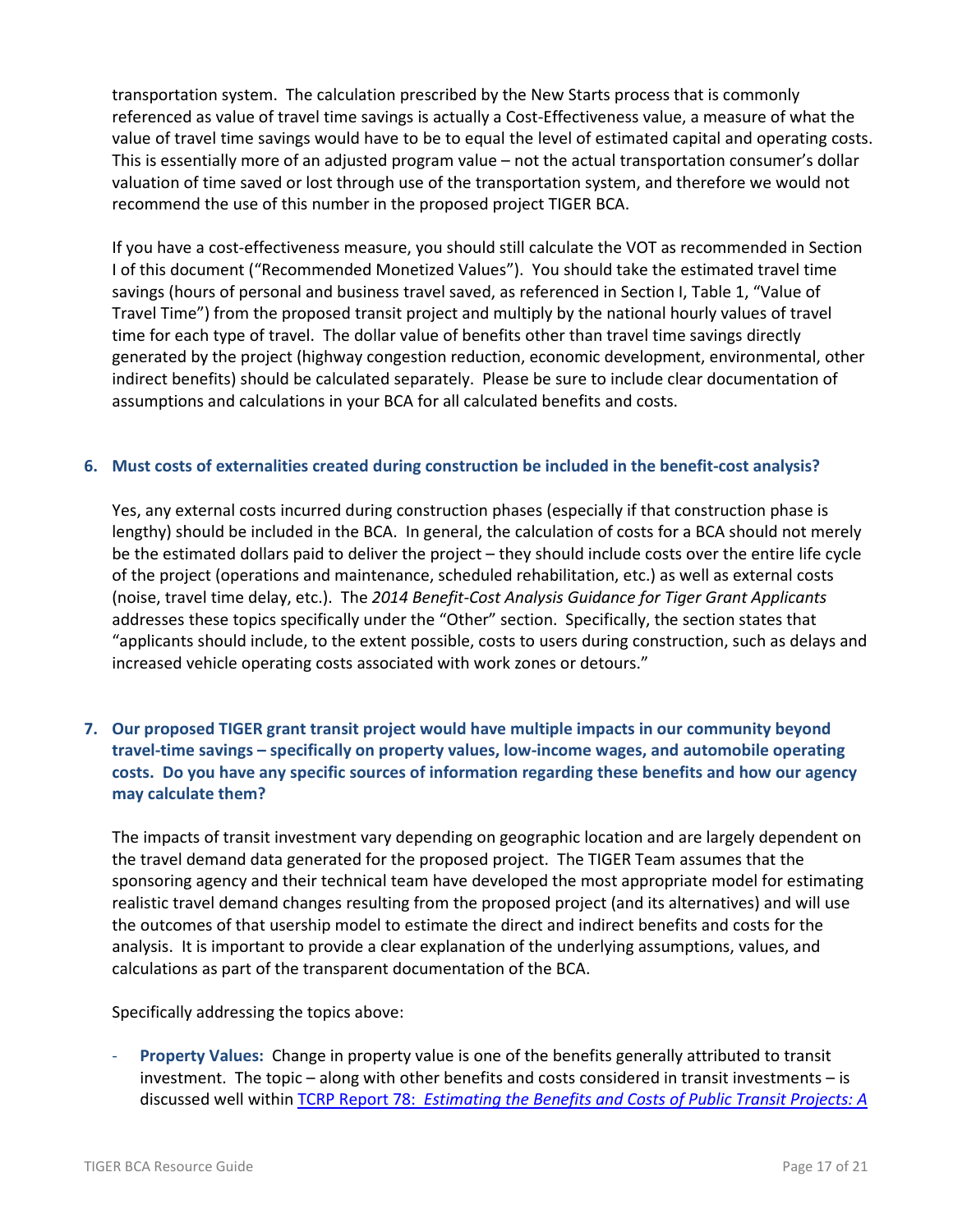[Guidebook for Practitioners](http://onlinepubs.trb.org/onlinepubs/tcrp/tcrp78/guidebook/tcrp78.pdf) (2002).<sup>[7](#page-17-0)</sup> Please note that the issue of double-counting is an important consideration when calculating economic development benefits for any proposed project. The *2014 Benefit-Cost Analysis Guidance for Tiger Grant Applicants* discusses economic development benefits ("Other"). It is important, when estimating expected property value increases in one metropolitan area based on actual increases in another area, to make sure that the transit improvements in the two areas are comparable. For example, you should not estimate property value increases for a light rail system in one city based on experience with a heavy rail system in another city.

- **Low-income wages and job creation:** A BCA focus on low-income wage earners is relevant when a transportation project can potentially increase the wages of an affected population. In general, wages from project-induced job creation are considered transfer payments and should not be included in a typical benefit-cost analysis. However, the *2014 Benefit-Cost Analysis Guidance for Tiger Grant Applicants* makes the important distinction of increased wages as a reflection of higher labor productivity benefits and leaves its calculation to the discretion of the Applicant. Applicants need to demonstrate rigorously how such productivity benefits are estimated and the exact period of time over which the productivity benefits occur. Simply asserting these gains is inadequate. To this end, Applicants should make sure that productivity benefits from higher-paying jobs are not double-counted with other benefits and are *net* societal estimates (i.e., the productivity benefits are newly generated and not simply transferred from another jurisdiction).
- **Auto operating cost savings:** Any savings from private automobile operating costs would presumably be generated from reduced auto traffic estimated by the travel demand model. The *2014 Benefit-Cost Analysis Guidance for Tiger Grant Applicants* does not provide a specific value of auto operating cost, but such estimates (on a per mile basis) do exist. AAA publishes data on permile driving cost that incorporates costs for fuel, maintenance, tires, insurance, fees (license and registration) and taxes, depreciation, and financing.<sup>[8](#page-17-1)</sup>

## **8. Our agency is proposing to construct the Applicant Project either with TIGER grant funding or toll revenues. Would the toll-funded option be considered an "alternative" in the benefit-cost analysis?**

Within the context of the TIGER grants, "alternatives" are generally intended to mean projects that significantly differ from the proposed project in technology, alignment/location, design and/or construction schedule. Alternative projects would generate different levels of benefits and costs in the various societal benefit/cost categories such as travel time savings, emissions, safety, life cycle costs, externalities, etc. Financing a project with a TIGER grant versus toll financing is not really an alternative project, though the difference in financing could affect the travel demand on the project and hence affect the benefits. We would consider alternative financing approaches to be a variation within the same basic project.

A benefit-cost analysis is expected to minimally compare the benefits and costs of the proposed project against the most realistic base case (what would be the most likely scenario if the project were not built)

<span id="page-17-0"></span> <sup>7</sup> Transportation Research Board – National Research Council, TCRP Report 78 – *Estimating the Benefits and Costs of Public Transit Projects: A Guidebook for Practioners* (TCRP Report 78), 2002

<span id="page-17-1"></span>[<sup>\(</sup>http://onlinepubs.trb.org/onlinepubs/tcrp/tcrp78/guidebook/tcrp78.pdf\)](http://onlinepubs.trb.org/onlinepubs/tcrp/tcrp78/guidebook/tcrp78.pdf).<br><sup>8</sup> AAA Exchange, "Your Driving Costs" [\(http://exchange.aaa.com/wp-content/uploads/2013/04/Your-Driving-Costs-](http://exchange.aaa.com/wp-content/uploads/2013/04/Your-Driving-Costs-2013.pdf)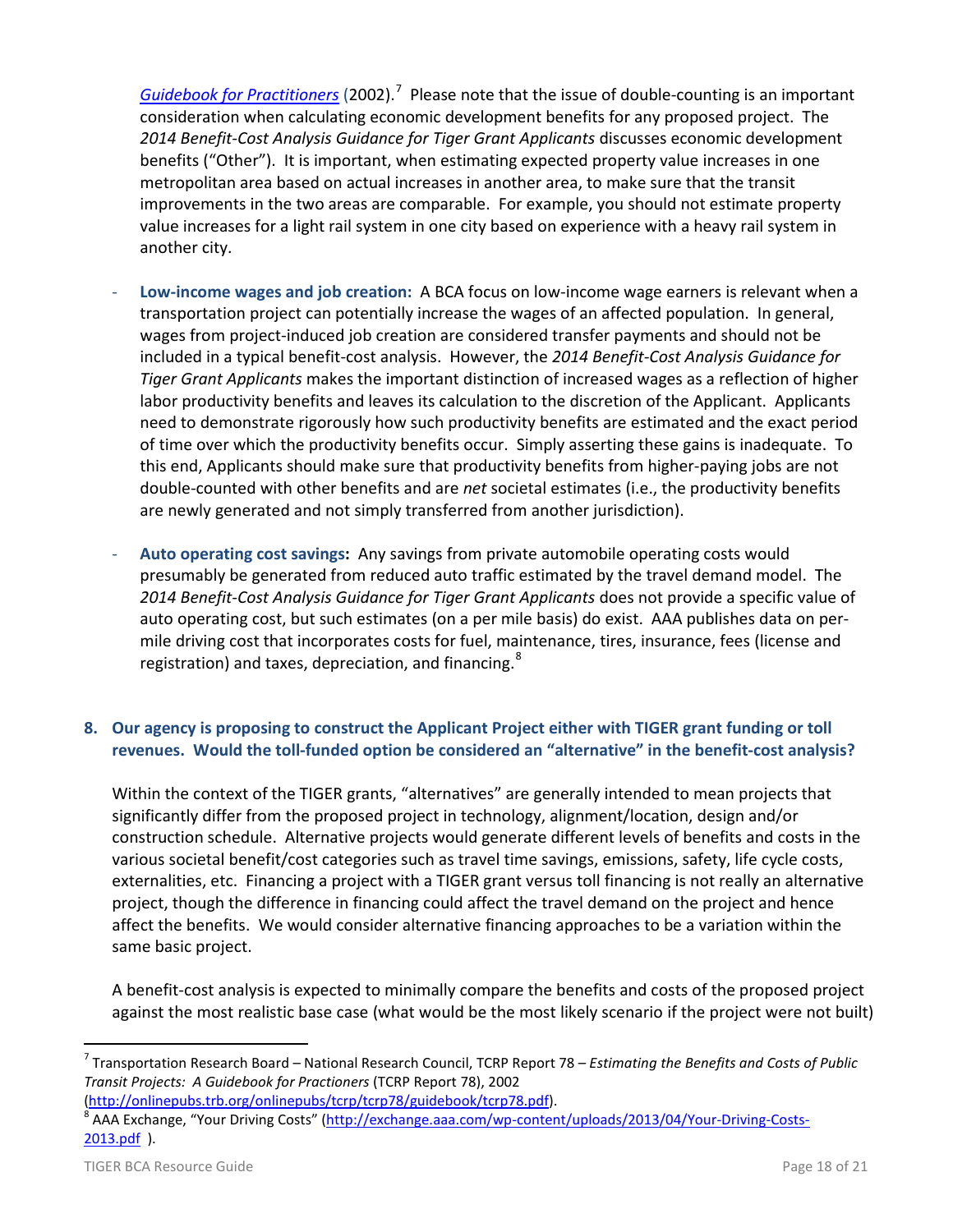and any viable alternatives under consideration. The BCA should demonstrate why the proposed project is better than all other alternatives.

## **9. For reference, is there an accepted ratio for short-term and long-term job creation as a function of the project costs? This would help establish a starting point for more detailed assessment.**

After discussions with the White House Council of Economic Advisers, the USDOT estimates that there are 13,000 short-term job-years created per one billion dollars of government investment (or \$76,900 per job-year). Previous guidance had stated that every \$92,000 of investment is equivalent to one jobyear. These estimates include direct on-site jobs, indirect jobs in supplier industries, and jobs that are induced in consumer goods and services industries as workers with direct and indirect jobs spend their increased incomes. These or any other well-documented and reasonable estimates of short-term job creation would be acceptable values to use. Since all projects create about the same number of shortterm jobs per million dollars spent, the most important information about short-term job creation is how quickly these jobs are created, so applicants should provide quarter-by-quarter estimates of the timing of short-term job creation, showing how many jobs they expect to create in each quarter. Longterm job creation will vary greatly depending on the nature of the project, so there are no accepted ratios for long-term job creation. Applicants should attempt to measure the level of long-term economic activity induced by the project, and the level of labor-intensity associated with that economic activity. Analysis of such long-term economic activity and job creation should be estimated on a yearby-year basis. Applicants can share their estimated numbers of jobs produced in the qualitative portions of the application.

While we are interested in the short-term economic impact of job creation caused by a TIGER project, these impacts should not be included in the benefit-cost analysis. The benefit-cost analysis should include only the short- and long-term increases in labor productivity associated with the jobs created by the project. The Notice of Funding Availability reminds applicants that job creation is primarily just a transfer payment – the benefits gained by the employee are costs to the employer, and therefore net benefits are zero. New jobs only yield net benefits if the jobs created actually increase the overall productivity of workers. Applicants should fully understand these distinctions before including job creation effects as part of net benefits.

#### **10. Are there specific worksheets, forms, or formats that are required for the BCA?**

There is no "specific worksheet" or format that is required for submittal, but the *2014 Benefit-Cost Analysis Guidance for Tiger Grant Applicants* does ask that Applicants "make every effort to make the results of their analyses as *transparent* and *reproducible* as possible". This means that spreadsheets should be accompanied by a narrative describing all of the basic assumptions, methods, and data underlying the analysis – in addition to any narrative text from the BCA and Application themselves. The *2014 Benefit-Cost Analysis Guidance for Tiger Grant Applicants* also provides a sample of a potential layout of how this information can be presented.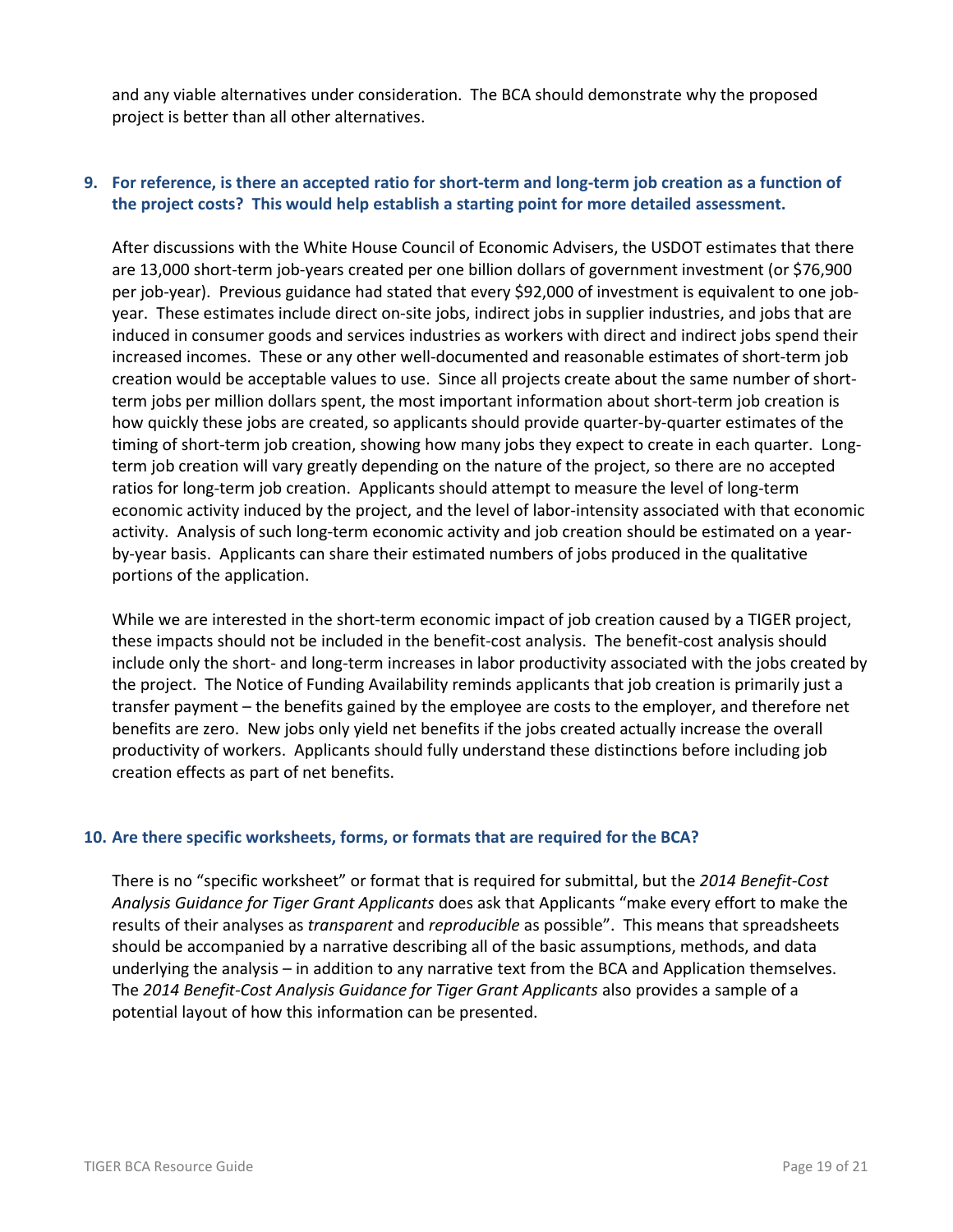#### **11. We have a project where buses, pedestrians, and bikers cannot go through a tunnel, with no reasonable alternative. Are there standard methods for monetizing these benefits?**

When beginning any BCA, it is necessary to think about at least two different scenarios: one in which the proposed project is built and a second scenario in which is described the most realistic scenario if the project is not built (a base case, or "no-build" alternative). If there were an alternative route that buses, pedestrians, and bicycles could take to avoid the tunnel, then the benefits of the project would be the value of the delays avoided by not having to take that alternative route. If there is no alternative route, then it becomes impossible for bus riders, pedestrians, and bicyclists to travel to destinations served by the tunnel, and the benefits are the value to riders of being able to access those destinations. Measuring the dollar value of these accessibility benefits is difficult – they are analytically equal to the toll that bus riders, pedestrians, and bicyclists would be willing to pay to use the tunnel. It may be possible to gather such information through survey data. The bus fare that passengers would be willing to pay to access these points is one indicator of the value that passengers place on being able to travel on these routes.

## **12. Regarding ports and harbors, is it fair to include benefits to the US economy that would be diverted from other nations, say, Canada and Mexico?**

Yes. The benefits to be counted are benefits to U.S. residents. Hence, benefits resulting from diversion of port activity to the U.S. can be considered without deducting any costs associated with loss of port activity in Canada or Mexico. Remember, however, that the dollar value of port activity is not a benefit – it is a payment for a service provided, and hence is a transfer payment, not a net benefit. Benefits would include only the cost savings or increases in productivity associated with the port activity created.

## **13. If a project has already been funded for preliminary design and land purchase from a different funding source, yet is seeking construction funds through this program, would the land purchase and preliminary design be included in the benefit-cost analysis?**

Yes. The entire cost of the proposed project (including land purchase, preliminary design, and any other relevant components not funded by TIGER, as well as any indirect costs) must be included in the BCA.

## **14. Would you explain more about what might be included in agglomeration benefits and what methodologies might be used to estimate them?**

Methodologies for determining agglomeration benefits are not yet well-established. It is generally agreed that agglomeration benefits can be significant, but it is also agreed that the significance of these benefits falls as the distance between the points joined by a transportation project increases. Agglomeration benefits are therefore generally more significant within the context of a metropolitan area than they are in an intercity context. In general, the methodology for estimating agglomeration benefits involves examining wage rates and output and productivity levels in locations that are wellconnected to other populations, and comparing these measures of income and output to locations that are not well-connected to other populations. This can allow estimation of coefficients that measure the impact of connectedness to incomes and output. A summary of recent literature on agglomeration